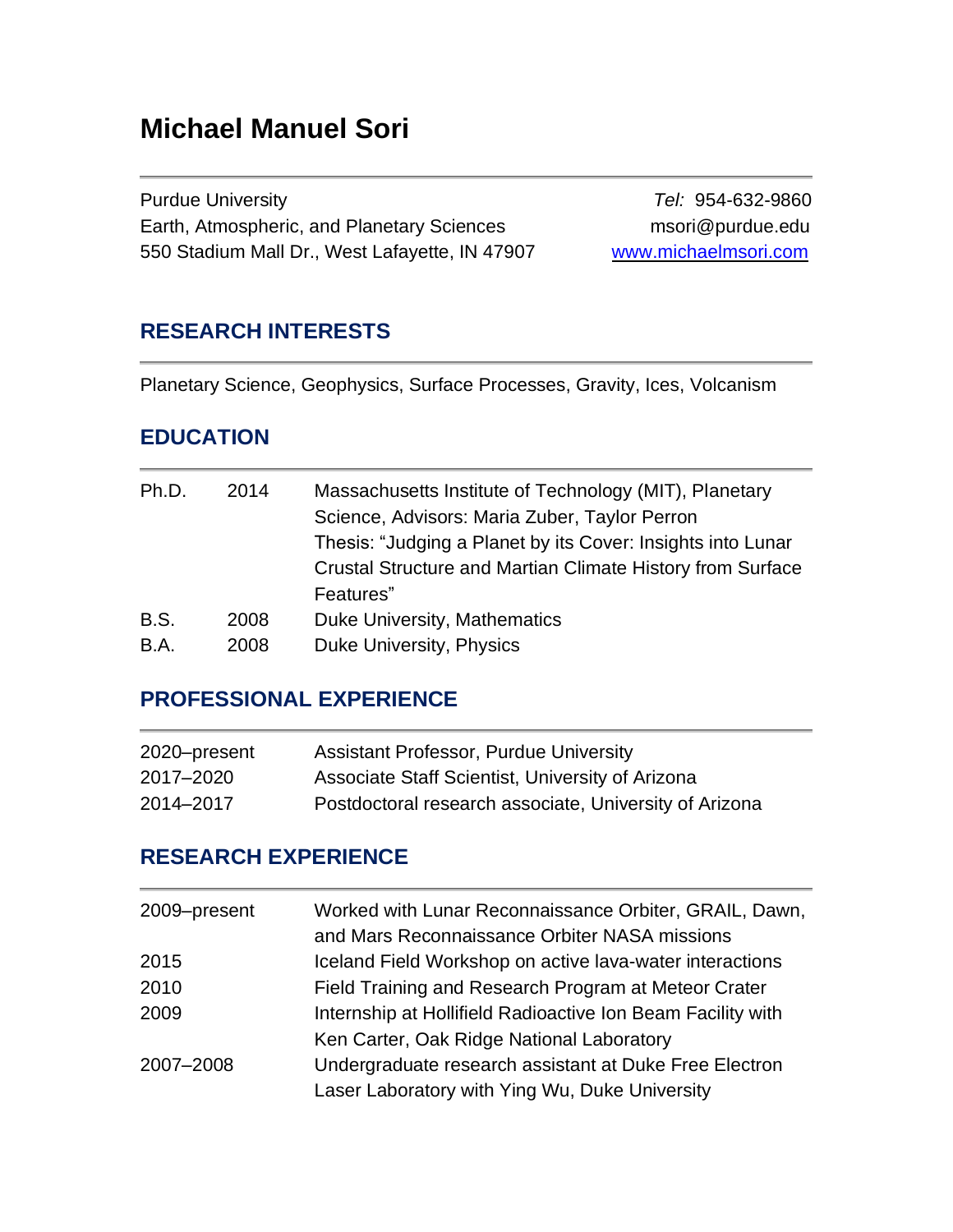# **GRANTS**

# **As principal investigator (PI) or lead:**

| 2022-2025 | Geophysical and geological tests of Ceres' crustal<br>composition, NASA Discovery Data Analysis Program<br>(DDAP) |
|-----------|-------------------------------------------------------------------------------------------------------------------|
| 2021-2024 | The evolution of planetary crusts through lunar gravity and                                                       |
|           | topography, NASA Lunar Data Analysis Program (LDAP)                                                               |
| 2021      | Cryovolcanism as an atmospheric source on Pluto's moon                                                            |
|           | Charon, Purdue Ross-Lynn Scholars Grant                                                                           |
| 2020      | Next Generation Planetary Geodesy, Caltech Keck Institute                                                         |
|           | for Space Studies (KISS) Study Program                                                                            |
| 2017-2020 | Ice deposits in polar craters on Mars, NASA Mars Data                                                             |
|           | Analysis Program (MDAP)                                                                                           |

# **As co-investigator (Co-I):**

| 2021      | Purdue planetary science summer research program,           |
|-----------|-------------------------------------------------------------|
|           | Indiana Space Grant Consortium (PI: Briony Horgan)          |
| 2019-2020 | Assessing dwarf planet Ceres' past and present habitability |
|           | potential, NASA Planetary Mission Concept Studies (PI:      |
|           | Julie Castillo-Rogez)                                       |

# **AWARDS**

| 2021      | Teaching Honor Roll, Purdue University (x2)            |
|-----------|--------------------------------------------------------|
| 2019      | NASA RHG Exceptional Achievement for Science Award:    |
|           | The Dawn Science Team, Ceres encounter                 |
| 2019      | University of Arizona Outstanding Postdoctoral Scholar |
|           | Award                                                  |
| 2019      | NASA PI Launchpad Workshop selection                   |
| 2017      | Early Career travel award, NASA Outer Planets          |
|           | Assessment Group (OPAG)                                |
| 2014      | MIT Grayce B. Kerr Fellowship                          |
| 2013      | NASA RHG Exceptional Achievement for Science Award:    |
|           | The LRO Science Mission Team                           |
| 2011-2013 | MIT Robert R. Shrock Fellowship                        |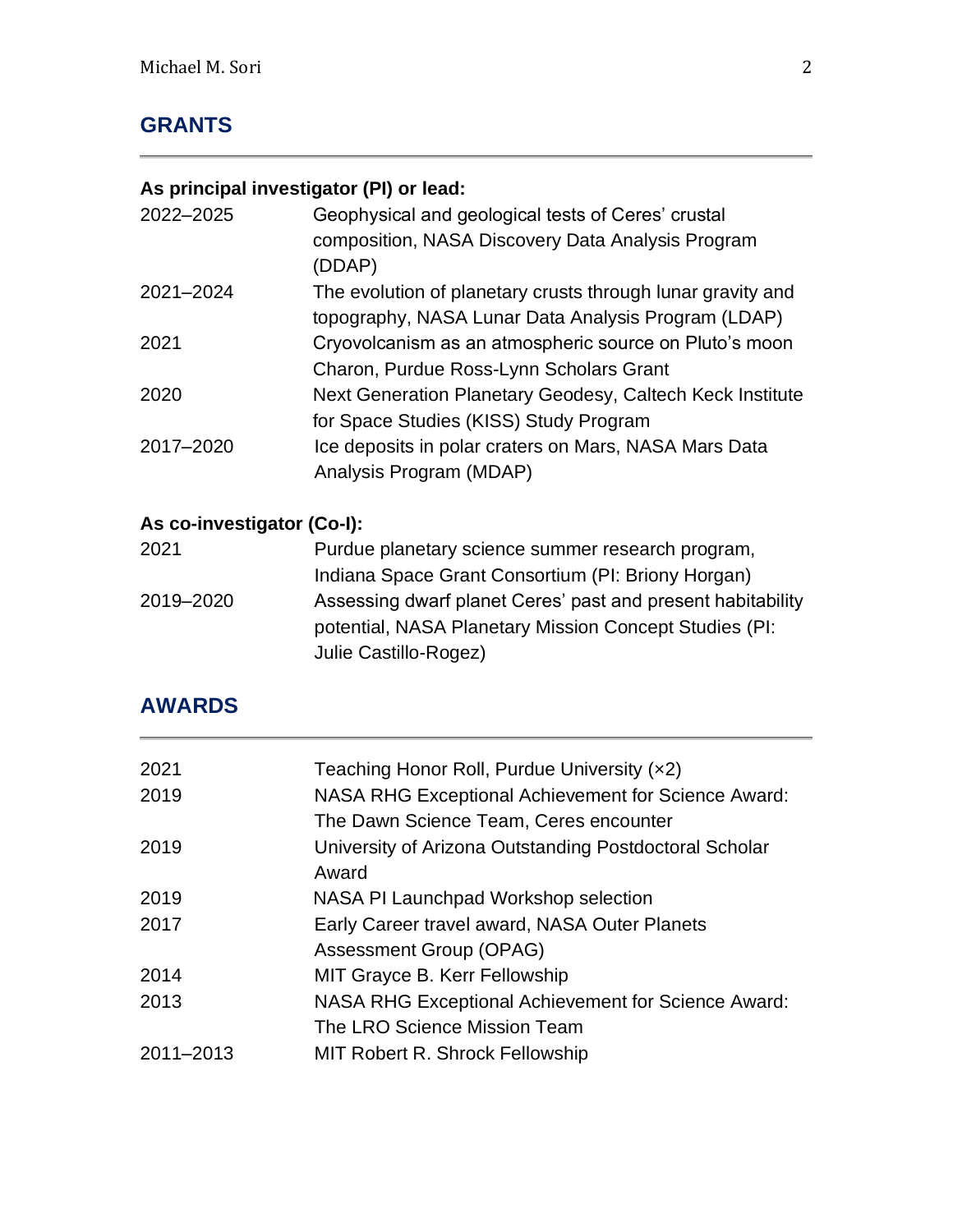#### **MENTORSHIP**

Ian Pamerleau PhD student, Purdue Advisor, 2021–now Stephanie Menten PhD student, Purdue Advisor, 2020-now Hannah Gibson Masters student, Purdue Co-advisor, 2020–2021

Kristel Izquierdo Postdoc, Purdue Supervisor, 2021–now Alexander Kling PhD student, Purdue Committee member, 2021–now Kris Laferriere PhD student, Purdue Committee member, 2021–now Riley McGlasson PhD student, Purdue Committee member, 2021–now Hunter Vannier PhD student, Purdue Committee member, 2021–now Austin Blevins PhD student, Purdue Committee member, 2020–now Prakhar Sinha PhD student, Purdue Committee member, 2020–now Marie Henderson PhD student, Purdue Committee member, 2020–2021 Sean O'Hara PhD student, UIC Committee member, 2017–2019 Katherine Meves Undergrad, Purdue Research mentor, 2021–now Imani Lawrence Undergrad, Purdue Research mentor, 2021–now Lauren Dickson Undergrad, Purdue Research mentor, 2021 Elizabeth Bailey Undergrad, MIT Research mentor, 2013–2014

#### **SERVICE**

| 2021-present | <b>Purdue University College Grade Appeals committee</b> |
|--------------|----------------------------------------------------------|
| 2020-present | <b>Purdue EAPS seminar committee</b>                     |
| 2020-present | Purdue EAPS undergraduate committee                      |
| 2016-present | LPSC Session Chair, Dwornik Award judge                  |
| 2015–present | NASA review panel member/group chief, multiple programs  |
| 2014-present | Reviewer for Science Advances, Nature Geoscience,        |
|              | Nature Astronomy, Nature Communications, AGU             |
|              | Advances, Geology, EPSL, Geophys. Res. Lett., JGR        |
|              | Planets, Icarus, Planet. Sci. J., Advances in Space      |
|              | Research, J. Glaciology, Earth and Space Science,        |
|              | <b>Planetary and Space Science</b>                       |
| 2020-2021    | NASA's Mars Ice Core Working Group member                |
| 2020         | AGU session convener Next-generation planetary geodesy   |
| 2020         | "Fresh Faculty Recruits", panel member, University of    |
|              | Arizona Postdoctoral Affairs office                      |
| 2019         | Review committee member, University of Arizona           |
|              | postdoctoral scholar and mentoring awards                |
| 2018-2019    | NASA advisory committee member, Science Definition       |
|              | <b>Team for Ceres mission studies</b>                    |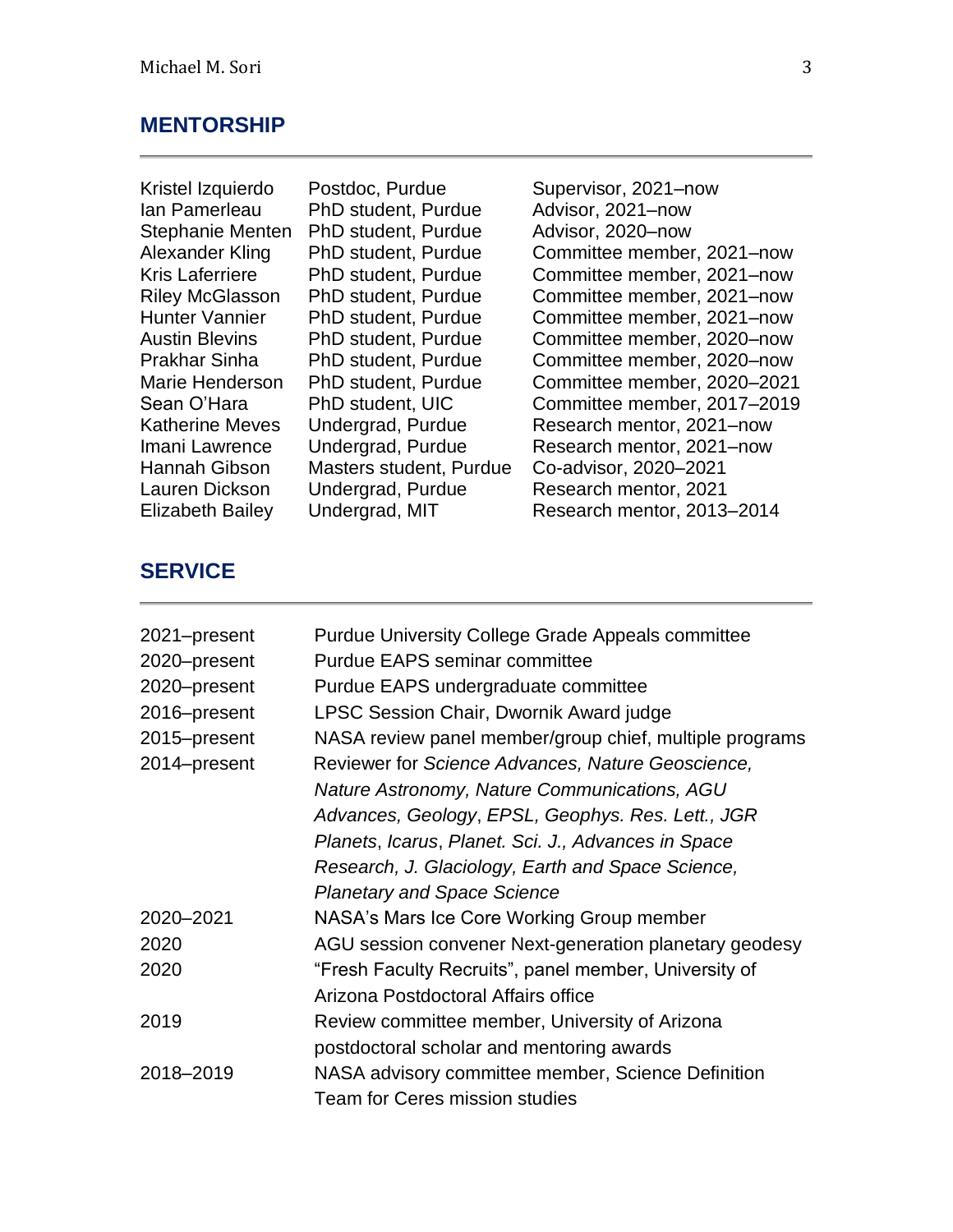| 2016-2018 | Guest editor, Icarus special issue for Mars Polar Science     |
|-----------|---------------------------------------------------------------|
| 2017      | AGU session convener, Cryospheres of terrestrial planets      |
| 2017      | Secretary of the IAVCEI/IACS Joint Commission on              |
|           | Volcano-Ice Interactions                                      |
| 2016-2017 | Postdoctoral representative to the faculty, Lunar and         |
|           | Planetary Laboratory, University of Arizona                   |
| 2012-2014 | <b>MIT EAPS Government Student Advisory Council, Graduate</b> |
|           | <b>Student Committee Member</b>                               |
| 2011-2014 | MIT EAPS Planetary Internal Colloquium Series, Organizer      |
| 2011-2012 | <b>MIT EAPS Student Advisory Council, President</b>           |
| 2010-2011 | <b>MIT EAPS Student Advisory Council, Orientation Chair</b>   |
|           |                                                               |

# **INVITED PRESENTATIONS**

| Feb 11, 2022 | Gravity science and geology from orbiting spacecraft at the                                                              |
|--------------|--------------------------------------------------------------------------------------------------------------------------|
|              | Moon, Mars, and beyond, Auburn University                                                                                |
| Sep 3, 2021  | Adventures in decoding paleoclimate records on Mars,<br><b>Purdue University</b>                                         |
| Feb 17, 2021 | Ice and fire on Mars and Triton: Do polar caps reveal planetary<br>heat? University of California-Berkeley               |
| Apr 22, 2019 | Ceres as a laboratory for cryovolcanism and other planetary<br>processes, Purdue University                              |
| Mar 6, 2019  | Ceres as a laboratory for cryovolcanism and other planetary<br>processes, Rutgers University                             |
| Feb 21, 2019 | Ceres as a laboratory for cryovolcanism and other planetary<br>processes, MIT                                            |
| Jan 8, 2019  | Ceres as a laboratory for cryovolcanism and other planetary<br>processes, Georgia Tech                                   |
| Mar 1, 2018  | Ancient geological histories of the crusts of the Moon and<br>Mercury from geophysics, University of Illinois at Chicago |
| Jan 23, 2018 | The early histories of the Moon and Mercury revealed by<br>gravity, CalTech                                              |
| Sep 28, 2017 | Mars climate and ice: Accumulation of the polar layered<br>deposits, University of Bern                                  |
| Mar 9, 2017  | Decoding the geological histories encrypted into ices on Mars<br>and Ceres, Brown University                             |
| Jan 31, 2017 | Dynamic ices in the outer solar system, CalTech                                                                          |
| Nov 7, 2016  | Ices reveal planetary histories throughout the solar system,<br>Southwest Research Institute                             |
| Feb 9, 2016  | Quantifying the importance of ice flow on Mars, MIT                                                                      |
| Oct 30, 2014 | The nature of isostasy in the lunar highlands and implications<br>for mantle structure, University of Iceland            |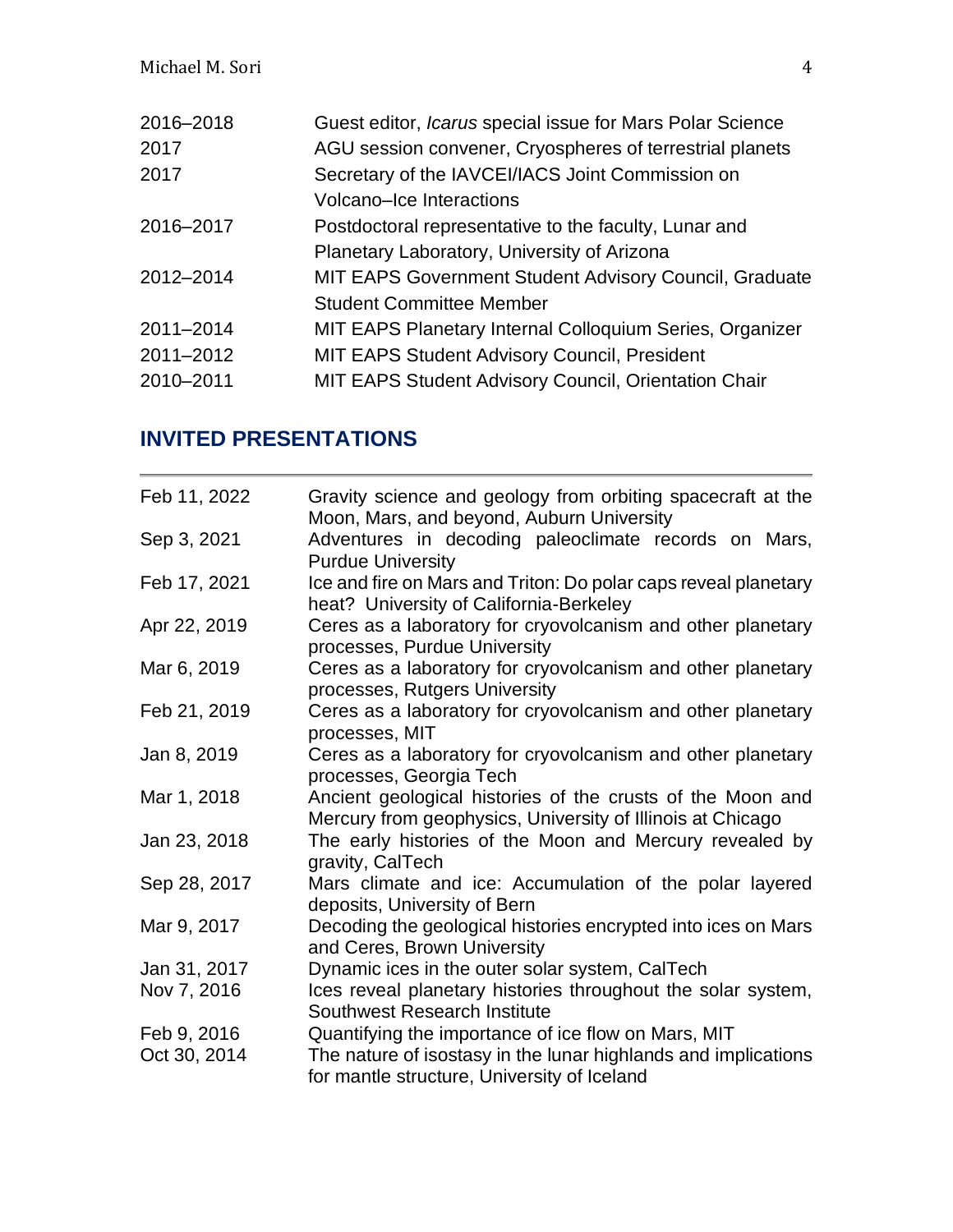| Dec 5, 2013 | A procedure for testing the orbital tuning of the Martian polar |
|-------------|-----------------------------------------------------------------|
|             | layered deposits, Brown University                              |

# **TEACHING**

| 2021-now  | Instructor, Purdue University, EAPS 580, Geodynamics         |
|-----------|--------------------------------------------------------------|
| 2021-now  | Instructor, Purdue University, EAPS 391, Planetary Interiors |
| 2015-2019 | Guest lecturer, University of Arizona, PTYS 411, Geology     |
|           | and Geophysics of the Solar System                           |
| 2015-2019 | Guest lecturer, University of Arizona, PTYS 554, Evolution   |
|           | of Planetary Surfaces                                        |
| 2013      | Teaching Assistant, MIT Course 12.093, Field Course          |
|           | (Sample collection in the Western Himalayas)                 |
| 2013      | Teaching Assistant, MIT Course 12.002, Introduction to       |
|           | <b>Geophysics and Planetary Science</b>                      |
|           |                                                              |

# **PUBLIC ENGAGEMENT AND PRESS**

| Astronomy on Tap – Cradle of Astronauts Lecture                  |
|------------------------------------------------------------------|
| National 4-H STEM Summit Career Panelist                         |
| Steward Public Evening Lecture, University of Arizona            |
| Press for co-first-author study on Mars polar water              |
| (publication #18 below), including from Newsweek,                |
| <b>Mashable, Arizona Daily Star, and others</b>                  |
| Press for first-author study on Ceres cryovolcanism              |
| (publication #15 below), including from <b>UANews</b> , National |
| Geographic, Discover magazine, and others                        |
| Press for first-author study on Mercury's crust (publication     |
| #12 below), including from <i>UANews</i> , Newsweek, Forbes,     |
| and others                                                       |
| Press for first-author study on Ceres cryovolcanoes              |
| (publication #9 below), including from UANews, Popular           |
| Science, Gizmodo, and others                                     |
| Invited lectures, several Arizona amateur astronomy clubs        |
| Presentations at the Boston Museum of Science, including         |
| the "Mars and Beyond" event and individual lectures              |
| Presentations to Houston-area middle school classes during       |
| <b>LPSC (Lunar and Planetary Science Conference)</b>             |
|                                                                  |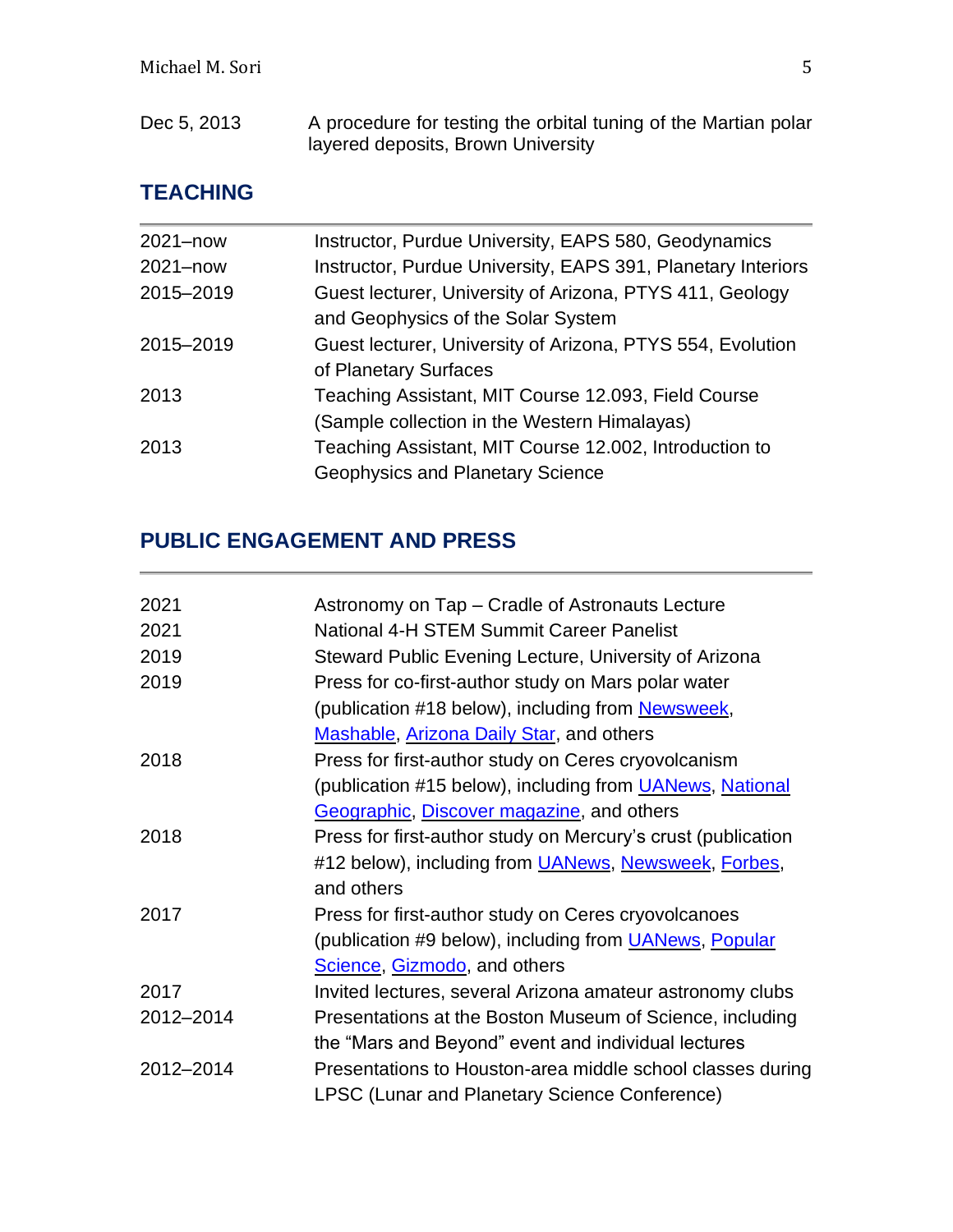2011 Presentations at the Boston Debate League (student club for high school students) at the Federal Reserve Bank

### **PEER-REVIEWED PUBLICATIONS**

(*Superscripts of G, U, or P indicate an author that is a graduate student, undergraduate student, or postdoctoral researcher under Professor Sori's advisement)*

**[38]** Bramson, A.M., L.M. Carter, G.W. Patterson, **M.M. Sori,** G.A. Morgan, L.M. Jozwiak, C.A. Nypaver, and J.T.S. Cahill (2022), Burial depths of extensive shallow cryptomaria in the lunar Schiller-Schickard region, in revision.

**[37]** Menten, S.M.<sup>G</sup>, **M.M. Sori**, and A.M. Bramson (2022), Endogenically sourced volatiles on Charon and other Kuiper Belt Objects, in revision.

**[36]** Egea–Gonzalez, I., P.C. Lois, A. Jiménez-Díaz, A.M. Bramson, **M.M. Sori**, and J. Ruiz (2022), [The stability of a liquid-water body below the south polar cap](https://www.sciencedirect.com/science/article/abs/pii/S001910352200183X)  [of Mars,](https://www.sciencedirect.com/science/article/abs/pii/S001910352200183X) *Icarus* 383, 115073.

**[35]** Dickson, L.H.<sup>U</sup> and **M.M. Sori** (2022), The origin of mascons on Ceres as [constrained by crater morphology,](https://www.sciencedirect.com/science/article/pii/S0019103522001373#bb0020) *Icarus* 382, 115024.

**[34] Sori, M.M.,** P. Becerra, J. Bapst, S. Byrne, and R.A. McGlasson (2022), [Orbital forcing of Martian climate revealed in a south polar outlier ice deposit,](https://agupubs.onlinelibrary.wiley.com/doi/10.1029/2021GL097450) *Geophys. Res. Lett.* 49, e2021GL097450.

**[33]** Castillo-Rogez, J., M. Neveau, V. Vinogradoff, K. Miller, **M.M. Sori**, F. Tosi, B. Schmidt, K. Hughson, C. De Sanctis, H. McSween, J. Scully, L. Quick, K. Otto, K. Krohn, G. Thangjam, A. Ermakov, P. Schenk, A. Nathues, and C. Raymond (2022), [Science drivers for the exploration of Ceres: From Solar System](https://iopscience.iop.org/article/10.3847/PSJ/ac502b)  [evolution to ocean world science,](https://iopscience.iop.org/article/10.3847/PSJ/ac502b) *Planet. Sci. J* 3, 64.

**[32]** Castillo-Rogez, J., J. Brophy, K. Miller, **M.M. Sori**, J. Scully, L. Quick, R. Grimm, M. Zolensky, M. Bland, D. Buczkowski, C. Raymond, A. Hendrix, T. Prettyman, Y. Sekine, T. Titus, D. Williams, P. Backes, L. Barge, A. Ermakov, S. Moreland, and K. Zacny (2022), [Concepts for the future exploration of dwarf](https://iopscience.iop.org/article/10.3847/PSJ/ac34ee)  [planet Ceres' habitability,](https://iopscience.iop.org/article/10.3847/PSJ/ac34ee) *Planet. Sci. J* 3, 41.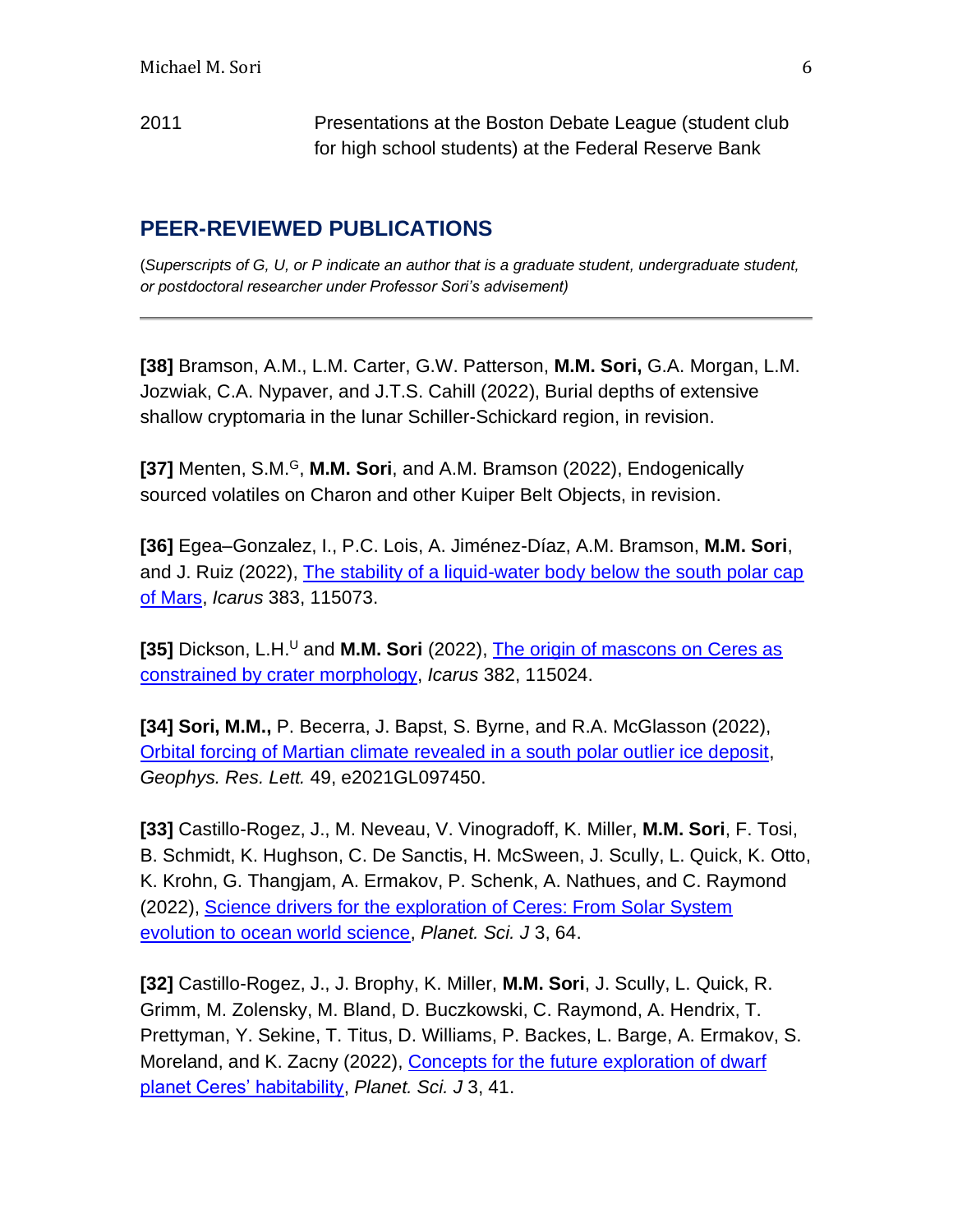**[31]** Nichols-Fleming, F., A.J. Evans, B.C. Johnson, and **M.M. Sori** (2022), [Porosity evolution in metallic asteroids: Implications for the origin and thermal](https://agupubs.onlinelibrary.wiley.com/doi/abs/10.1029/2021JE007063)  [history of asteroid 16](https://agupubs.onlinelibrary.wiley.com/doi/abs/10.1029/2021JE007063) Psyche, *J. Geophys. Res. Planets* 127, e2021JE007063.

**[30]** Cartwright, R.J., T.A. Nordheim, D.R. Decolibus, W.M. Grundy, B.J. Holler, C.B. Beddingfield, **M.M. Sori**, M.P. Lucas, C.M. Elder, L.H. Regoli, D.P. Cruikshank, J.P. Emery, E.J. Leonard, and C.J. Cochrane (2022), [A CO](https://iopscience.iop.org/article/10.3847/PSJ/ac3d30)<sub>2</sub> cycle [on Ariel? Radiolytic production and migration to low latitude cold traps,](https://iopscience.iop.org/article/10.3847/PSJ/ac3d30) *Planet. Sci. J.* 3, 8.

**[29]** Izquierdo, K.<sup>P</sup>, **M.M. Sori**, J.M. Soderblom, B.C. Johnson, and S.E. Wiggins (2021), [Lunar megaregolith structure revealed by GRAIL gravity data,](https://agupubs.onlinelibrary.wiley.com/doi/10.1029/2021GL095978) *Geophys. Res. Lett.* 48, e2021GL095978.

**[28]** Cartwright, R.J., C.B. Beddingfield, T.A. Nordheim, C.M. Elder, J.C. Castillo-Rogez, M. Neveu, A.M. Bramson, **M.M. Sori**, B.J. Buratti, R.T. Pappalardo, J.E. Roser, I.J. Cohen, E.J. Leonard, A.I. Ermakov, M.R. Showalter, W.M. Grundy, E.P. Turtle, and M.D. Hofstadter (2021), [The science case for spacecraft](https://iopscience.iop.org/article/10.3847/PSJ/abfe12)  [exploration of the Uranian satellites: Candidate ocean worlds in an ice giant](https://iopscience.iop.org/article/10.3847/PSJ/abfe12)  [system,](https://iopscience.iop.org/article/10.3847/PSJ/abfe12) *Planet. Sci. J.* 2, 120.

**[27]** Schaefer, E.I., C.W. Hamilton, C.D. Neish, **M.M. Sori**, A.M. Bramson, and S.P. Beard (2021), [Reexamining the potential to classify lava flows from the](https://agupubs.onlinelibrary.wiley.com/doi/abs/10.1029/2020JB020949)  [fractality of their margins,](https://agupubs.onlinelibrary.wiley.com/doi/abs/10.1029/2020JB020949) *J. Geophys. Res. Solid Earth* 126, e2020JB020949*.*

**[26] Sori, M.M.** (2021), [Can Triton's internal heat be](https://agupubs.onlinelibrary.wiley.com/doi/abs/10.1029/2020GL090518) inferred from its ice cap? *Geophys. Res. Lett* 48, e2020GL090518.

**[25]** Johnson, B.C. and **M.M. Sori** (2020), [Landslide morphology and mobility on](https://agupubs.onlinelibrary.wiley.com/doi/abs/10.1029/2020JE006640)  [Ceres controlled by topography,](https://agupubs.onlinelibrary.wiley.com/doi/abs/10.1029/2020JE006640) *J. Geophys. Res. Planets* 125, e2020JE006640.

**[24]** Scully, J.E.C., P.M. Schenk, J.C. Castillo-Rogez, D.L. Buczkowski, D.A. Wiliams, J.H. Pasckert, K.D. Duarte, V.N. Romero, L.C. Quick, **M.M. Sori**, M.E. Landis, C.A. Raymond, A. Neesemann, B.E. Schmidt, H.G. Sizemore, and C.T. Russell (2020), [The varied sources of faculae-forming brines in Ceres' Occator](https://www.nature.com/articles/s41467-020-15973-8)  [crater emplaced via](https://www.nature.com/articles/s41467-020-15973-8) hydrothermal brine effusion, *Nature Communications* 11, 3680.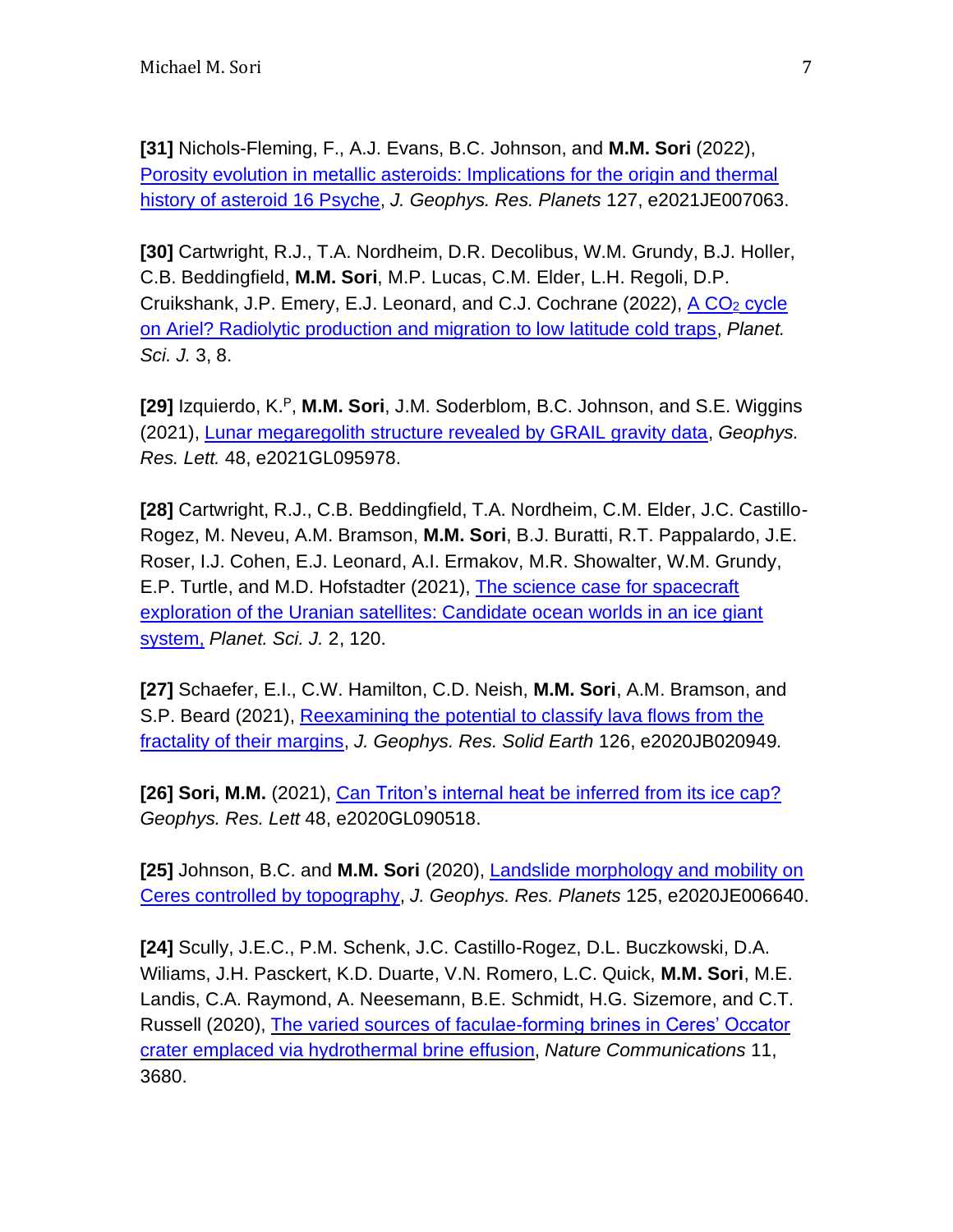**[23]** Park, R.S., A.S. Konopliv, A.I. Ermakov, J.C. Castillo-Rogez, R.R. Fu, K.H.G. Hughson, T.H. Prettyman, C.A. Raymond, J.E.C. Scully, H.G. Sizemore, **M.M. Sori**, A.T. Vaughan, G. Mitri, B.E. Schmidt, and C.T. Russell (2020), [Evidence of non-uniform crust of Ceres from Dawn's high-resolution gravity data,](https://www.nature.com/articles/s41550-020-1019-1) *Nature Astronomy* 4, 748–755.

**[22]** Hamilton, C.W., S.P. Scheidt, **M.M. Sori**, A.P. de Wet, J.E. Bleacher, P.J. Mouginis-Mark, S. Self, J.R. Zimbelman, W.B. Garry, P.L. Whelley, and L.S. Crumpler (2020), [Lava-rise plateaus and inflation pits within the McCartys flow](https://agupubs.onlinelibrary.wiley.com/doi/abs/10.1029/2019JE005975)[field, New Mexico: An analog for pāhoehoe-like lava flows on planetary surfaces,](https://agupubs.onlinelibrary.wiley.com/doi/abs/10.1029/2019JE005975) *J. Geophys. Res. Planets* 125, e2019JE005975 (cover image).

**[21]** Johnson, B.C., **M.M. Sori**, and A.J. Evans (2020), [Ferrovolcanism on metal](https://www.nature.com/articles/s41550-019-0885-x)  [worlds and the origin of pallasites,](https://www.nature.com/articles/s41550-019-0885-x) *Nature Astronomy* 4, 41–44*.*

**[20] Sori, M.M.**, J. Bapst, P. Becerra, and S. Byrne (2019), [Islands of ice on](https://agupubs.onlinelibrary.wiley.com/doi/abs/10.1029/2018JE005861)  [Mars and Pluto,](https://agupubs.onlinelibrary.wiley.com/doi/abs/10.1029/2018JE005861) *J. Geophys. Res. Planets* 124, 2522–2542 (cover image).

**[19]** Bland, M.T., D.L. Buczkowski, H.G. Sizemore, A.I. Ermakov, S.D. King, **M.M. Sori**, C.A. Raymond, J.C. Castillo-Rogez, and C.T. Russell (2019), [Dome](https://www.nature.com/articles/s41561-019-0453-0)  formation on Ceres [by solid-state flow analogous to terrestrial salt tectonics,](https://www.nature.com/articles/s41561-019-0453-0) *Nature Geoscience* 12, 797–801.

**[18]** Becerra, P., **M.M. Sori,** N. Thomas, A. Pommerol, S.S. Sutton, S. Tulyakov, E. Simioni, and G. Cremonese (2019), [Timescales of the climate record in the](https://agupubs.onlinelibrary.wiley.com/doi/abs/10.1029/2019GL083588?af=R)  [south polar ice cap of Mars,](https://agupubs.onlinelibrary.wiley.com/doi/abs/10.1029/2019GL083588?af=R) *Geophys Res*. *Lett.* 46, 7268–7277 (cover image).

**[17] Sori, M.M.**\* and A.M. Bramson\* (2019), [Water on Mars, with a grain of salt:](https://agupubs.onlinelibrary.wiley.com/doi/full/10.1029/2018GL080985)  [Local heat anomalies are required for basal melting of ice at the south pole](https://agupubs.onlinelibrary.wiley.com/doi/full/10.1029/2018GL080985)  [today,](https://agupubs.onlinelibrary.wiley.com/doi/full/10.1029/2018GL080985) *Geophys. Res. Lett.* 46, 1222–1231. (\*Both authors contributed equally)

**[16]** Sizemore, H.G., B.E. Schmidt, D.A. Buczkowski, **M.M. Sori,** J.C. Castillo-Rogez, D.C. Berman, C. Ahrens, H.T. Chilton, K.H.G. Hughson, K. Duarte, K.A. Otto, M.T. Bland, A. Neesemann, J.E.C. Scully, D.A. Crown, S.C. Mest, D.A. Williams, T. Platz, P. Schenk, M.E. Landis, S. Marchi, N. Schorghofer, L.C. Quick, T.H. Prettyman, M.C. De Sanctis, A. Nass, G. Thangjam, A. Nathues, C.T. Russell, and C.A. Raymond (2019), A global inventory of ice-related [morphological features on dwarf planet Ceres: Implications for the evolution and](https://agupubs.onlinelibrary.wiley.com/doi/abs/10.1029/2018JE005699)  [current state of the cryosphere,](https://agupubs.onlinelibrary.wiley.com/doi/abs/10.1029/2018JE005699) *J. Geophys Res. Planets* 124, 1650–1689.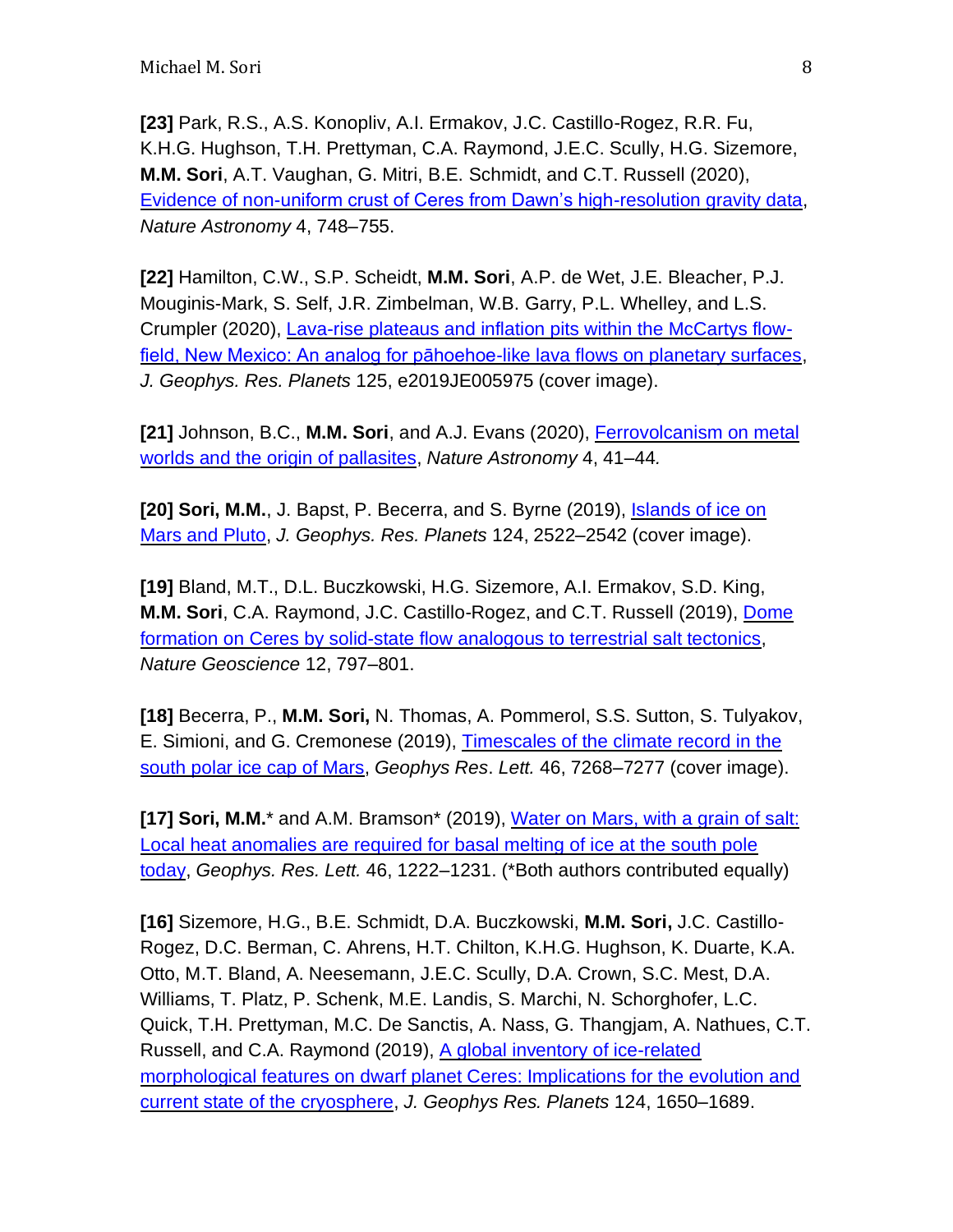**[15]** Ruesch, O., L.C. Quick, M.E. Landis, **M.M. Sori**, O. Čadek, P. Brož, K.A. Otto, M.T. Bland, S. Byrne, J.C. Castillo-Rogez, H. Hiesinger, R. Jaumann, K. Krohn, L.A. McFadden, A. Nathues, A. Neesemann, F. Preusker, T. Roatsch, P.M. Schenk, J.E.C. Scully, M.V. Sykes, D.A. Williams, C.A. Raymond, and C.T. Russell (2019), [Bright carbonate surfaces on Ceres as remnants of salt-rich](https://www.sciencedirect.com/science/article/pii/S0019103517306218)  [water fountains,](https://www.sciencedirect.com/science/article/pii/S0019103517306218) *Icarus* 320, 39–48.

**[14] Sori, M.M.,** H.G. Sizemore, S. Byrne, A.M. Bramson, M.T. Bland, N.T. Stein, and C.T. Russell (2018), [Cryovolcanic rates on Ceres revealed by topography,](https://www.nature.com/articles/s41550-018-0574-1.pdf) *Nature Astronomy* 2, 946–950. Featured in *Nature Astronomy News & Views.*

**[13]** Hamilton, C.W., P.J. Mouginis-Mark, **M.M. Sori**, S.P. Scheidt, and A.M. Bramson (2018), [Episodes of aqueous flooding and volcanism from geologically](https://agupubs.onlinelibrary.wiley.com/doi/10.1029/2018JE005543)  [recent outflow channels on Mars,](https://agupubs.onlinelibrary.wiley.com/doi/10.1029/2018JE005543) *J. Geophys. Res. Planets* 123, 1484–1510.

**[12] Sori, M.M.** (2018), [A thin, dense crust for Mercury,](https://www.sciencedirect.com/science/article/pii/S0012821X18300955) *Earth Planet. Sci. Lett.* 489, 92–99.

**[11] Sori, M.M.**, P.B. James, B.C. Johnson, J.M. Soderblom, S.C. Solomon, M.A. Wieczorek, and M.T. Zuber (2018), [Isostatic compensation of the lunar](https://agupubs.onlinelibrary.wiley.com/doi/full/10.1002/2017JE005362)  [highlands,](https://agupubs.onlinelibrary.wiley.com/doi/full/10.1002/2017JE005362) *J. Geophys. Res. Planets* 123, 646–665.

**[10] Sori, M.M.**, J.N. Bapst, A.M. Bramson, S. Byrne, and M.E. Landis (2017), [A](https://www.sciencedirect.com/science/article/pii/S0019103516303050)  [Wunda-full world? Carbon dioxide ice deposits on Umbriel and other Uranian](https://www.sciencedirect.com/science/article/pii/S0019103516303050)  [Moons,](https://www.sciencedirect.com/science/article/pii/S0019103516303050) *Icarus* 290, 1–13.

**[9] Sori, M.M.,** S. Byrne, M.T. Bland, A.M. Bramson, A.I. Ermakov, C.W. Hamilton, K.A. Otto, O. Ruesch, and C.T. Russell (2017), [The vanishing](https://agupubs.onlinelibrary.wiley.com/doi/abs/10.1002/2016GL072319)  [cryovolcanoes of Ceres,](https://agupubs.onlinelibrary.wiley.com/doi/abs/10.1002/2016GL072319) *Geophys. Res. Lett.* 44, 1243–1250.

**[8]** Becerra, P., **M.M. Sori,** and S. Byrne (2017), [Signals of astronomical forcing](https://agupubs.onlinelibrary.wiley.com/doi/full/10.1002/2016GL071197)  [in the exposure topography of Mars'](https://agupubs.onlinelibrary.wiley.com/doi/full/10.1002/2016GL071197) north polar layered deposits, *Geophys. Res. Lett.* 44, 62–70.

**[7]** Smith, D.E., M.T. Zuber, G.A. Neumann, E. Mazarico, F.G. Lemoine, J.W. Head, P.G. Lucey, O. Aharonson, M.S. Robinson, X. Sun, M.H. Torrence, M.K. Barker, J. Oberst, T.C. Duxbury, D. Mao, O.S. Barnouin, K. Jha, D.D. Rowlands, S. Goossens, D. Baker, S. Bauer, P. Gläser, M. Lemelin, M. Rosenburg, **M.M.**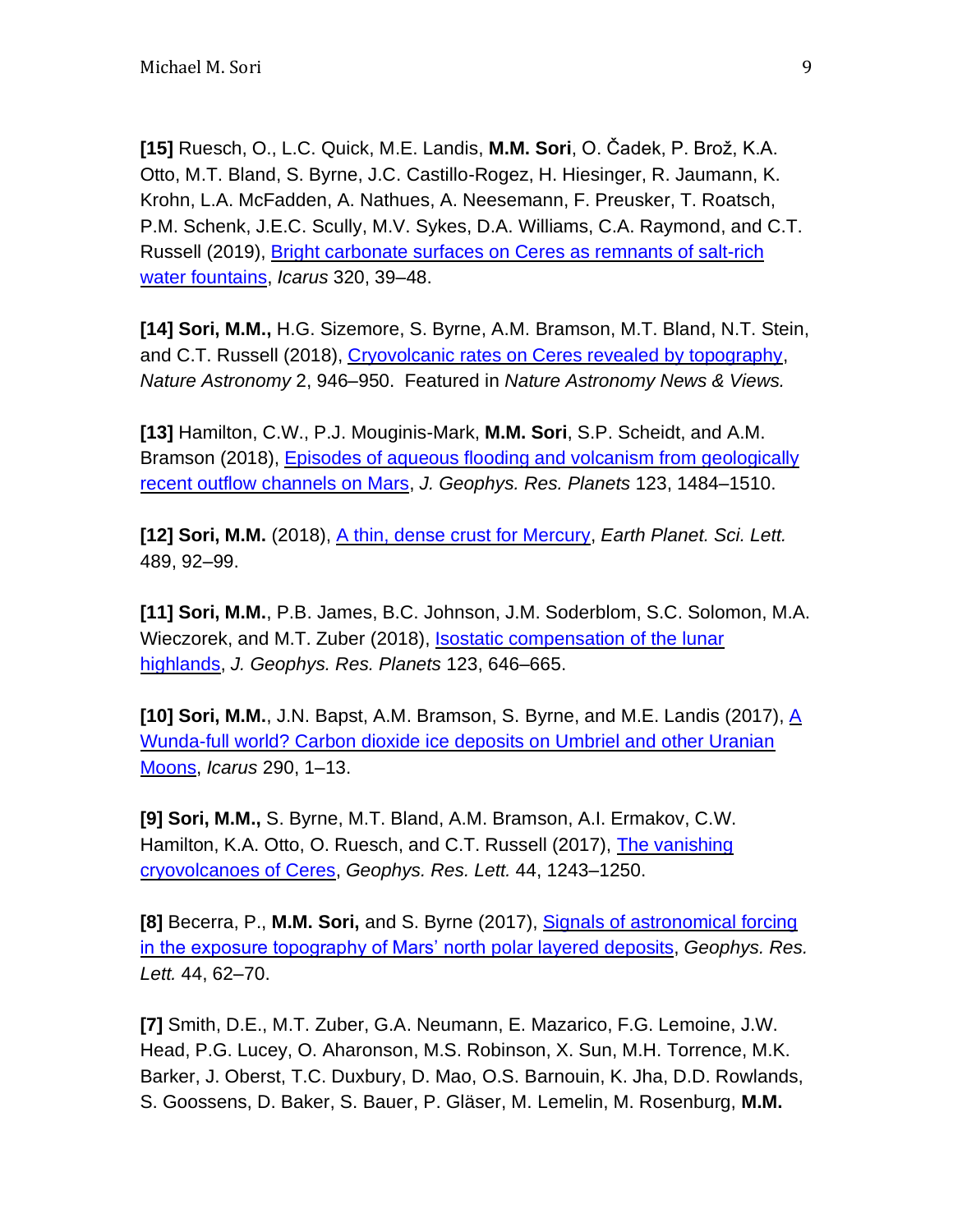**Sori, J. Whitten, and T. Mcclanahan (2017), Summary of the results from the** [Lunar Orbiter Laser Altimeter after seven years in lunar orbit,](https://www.sciencedirect.com/science/article/pii/S0019103516302810) *Icarus* 283, 70–91.

**[6]** Becerra, P., S. Byrne, **M.M. Sori**, S. Sutton, and K.E. Herkenhoff (2016), [Stratigraphy of the north polar layered deposits of Mars using high-resolution](https://agupubs.onlinelibrary.wiley.com/doi/abs/10.1002/2015JE004992)  [topography,](https://agupubs.onlinelibrary.wiley.com/doi/abs/10.1002/2015JE004992) *J. Geophys Res. Planets* 121, 1445–1471*.*

**[5] Sori, M.M.**, M.T. Zuber, J.W. Head, and W.S. Kiefer (2016), [Gravitational](https://www.sciencedirect.com/science/article/pii/S0019103516000683)  [search for cryptovolcanism on the Moon: Evidence for large volumes of early](https://www.sciencedirect.com/science/article/pii/S0019103516000683)  [igneous activity,](https://www.sciencedirect.com/science/article/pii/S0019103516000683) *Icarus* 273, 284–295.

**[4] Sori, M.M.,** S. Byrne, C.W. Hamilton, and M.E. Landis (2016), [Viscous flow](https://agupubs.onlinelibrary.wiley.com/doi/full/10.1002/2015GL067298)  [rates of icy topography on the North Polar Layered Deposits of Mars,](https://agupubs.onlinelibrary.wiley.com/doi/full/10.1002/2015GL067298) *Geophys. Res. Lett.* 43, 541–549.

**[3]** Neumann, G.A., M.T. Zuber, D.E. Smith, M.A. Wieczorek, J.W. Head, D.M.H. Baker, S.C. Solomon, D.E. Smith, F.G. Lemoine, E. Mazarico, T.J. Sabaka, S. Goossens, H.J. Melosh, R.J. Phillips, S.W. Asmar, A.S. Konopliv, J.G. Williams, **M.M. Sori**, J.M. Soderblom, K. Miljkovic, J.C. Andrews-Hanna, F. Nimmo, and W.S. Kiefer (2015), [Lunar Impact Basins Revealed by Gravity](http://advances.sciencemag.org/content/1/9/e1500852)  [Recovery and Interior Laboratory Measurements,](http://advances.sciencemag.org/content/1/9/e1500852) *Science Advances* 1.

**[2]** Soderblom J.M., A.J. Evans, B.C. Johnson, H.J. Melosh, K. Miljkovic, R.J. Phillips, J.C. Andrews-Hanna, C.J. Bierson, J.W. Head, C. Milbury, G.A. Neumann, F. Nimmo, D.E. Smith, S.C. Solomon, **M.M. Sori**, M.A. Wieczorek, and M.T. Zuber (2015), [The fractured Moon: Production and saturation of](https://agupubs.onlinelibrary.wiley.com/doi/abs/10.1002/2015GL065022)  [porosity in the lunar highlands from impact cratering,](https://agupubs.onlinelibrary.wiley.com/doi/abs/10.1002/2015GL065022) *Geophys. Res. Lett.* 42, 6939–6944.

**[1] Sori, M.M.**, J.T. Perron, P. Huybers, and O. Aharonson (2014), [A procedure](https://www.sciencedirect.com/science/article/pii/S0019103514001316)  [for testing the significance of orbital tuning of the Martian polar layered deposits,](https://www.sciencedirect.com/science/article/pii/S0019103514001316) *Icarus* 235, 136–146.

# **OTHER PUBLICATIONS**

(*Superscripts of G, U, or P indicate an author that is a graduate student, undergraduate student, or postdoctoral researcher under Professor Sori's advisement)*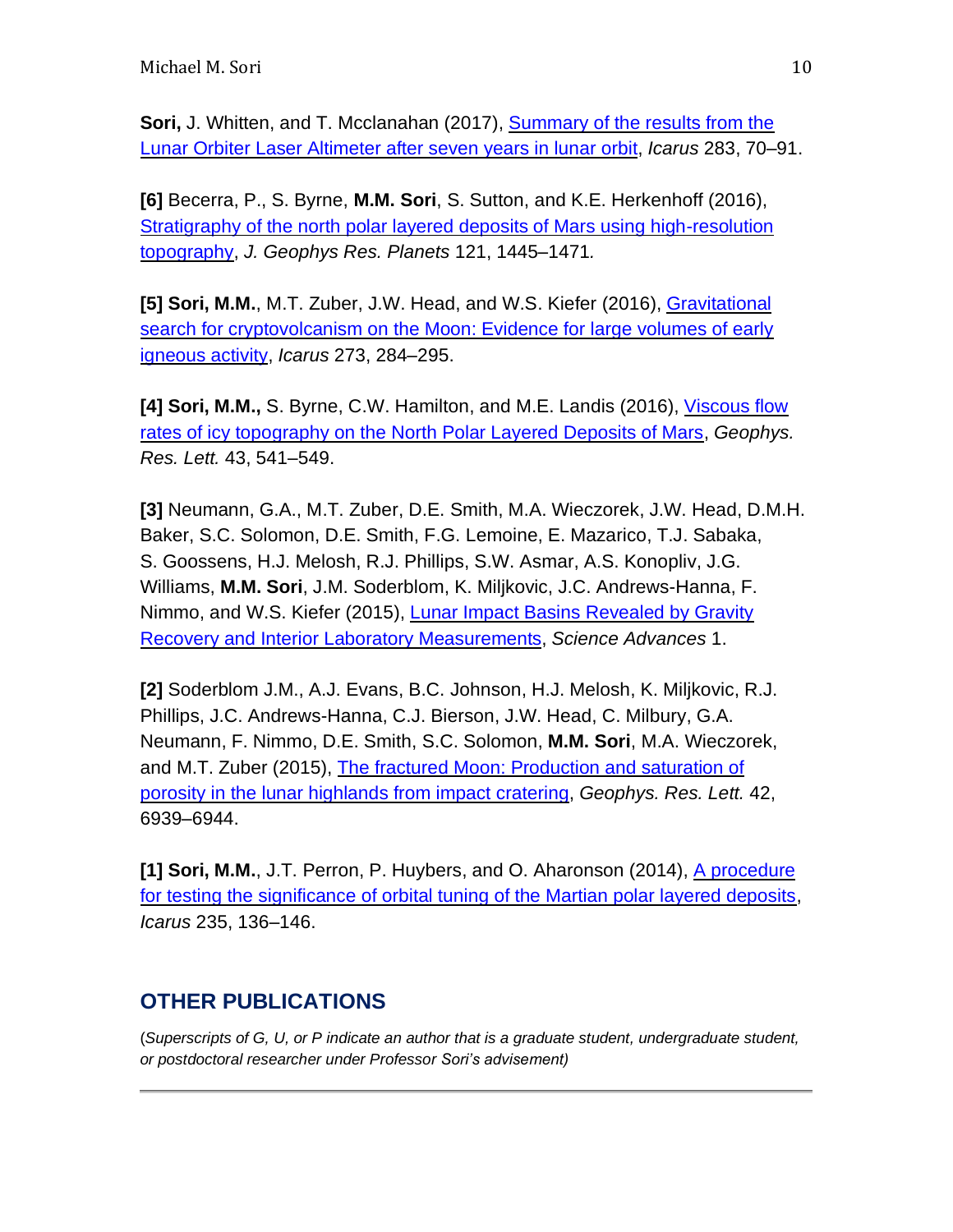**[13]** James, P., A. Ermakov, and **M.M. Sori** (2020), [Requirements for gravity](https://arxiv.org/abs/2009.03514)  [measurements on the anticipated Artemis III mission,](https://arxiv.org/abs/2009.03514) *arxiv Astrophysics: Instrumentation and methods for astrophysics*.

**[12]** James, P., A. Ermakov, J. Keane, M. Wieczorek, **M.M. Sori**, B. Johnson, S. Goossens, A. Evans, B. Bills, S. Chiow, M. Ding, F. Nimmo, R. Sood, S. Gulick, C. Beghein, and C. Johnson (2020), The value of surface-based gravity and gravity gradient measurements at the Moon's south pole with Artemis III, *Artemis Science Definition* white paper.

**[11] Sori, M.M.,** A.I. Ermakov, J.T. Keane, et al. (2020), Transformative science unlocked by future geodetic data at Mars, Venus, and Ocean Worlds, *Decadal survey on planetary science and astrobiology 2023–2032* white paper.

**[10]** Cartwright, R.J., **et al.** (2020), The science case for spacecraft exploration of the Uranian satellites, *Decadal survey on planetary science and astrobiology 2023–2032* white paper.

**[9]** Becerra, P., **et al.** (2020), The importance of the climate record in the Martian polar layered deposits, *Decadal survey on planetary science and astrobiology 2023–2032* white paper.

**[8]** Smith, I.B., **et al.** (2020), A case for Mars Polar Science in the Solar System, *Decadal survey on planetary science and astrobiology 2023–2032* white paper.

**[7]** Craft, K., **et al.** (2020), The importance of cryovolcanism in transporting subsurface material towards/to the surface, *Decadal survey on planetary science and astrobiology 2023–2032* white paper.

**[6]** Castillo-Rogez, J.C., **et al.** (2020), Science motivations for the future exploration of Ceres, *Decadal survey on planetary science and astrobiology 2023–2032* white paper.

**[5] Sori, M.M.** (2018), [Ice volcanoes in the asteroid belt,](https://astronomycommunity.nature.com/channels/1490-behind-the-paper/posts/38925-ice-volcanoes-in-the-asteroid-belt) *Nature Astronomy* "Behind the paper" series.

**[4] Sori, M.M.** and A.J. Brown (2018), Introduction: The 6<sup>th</sup> special issue of Mars [Polar Science,](https://www.sciencedirect.com/science/article/pii/S0019103518302215) *Icarus* 308, 1.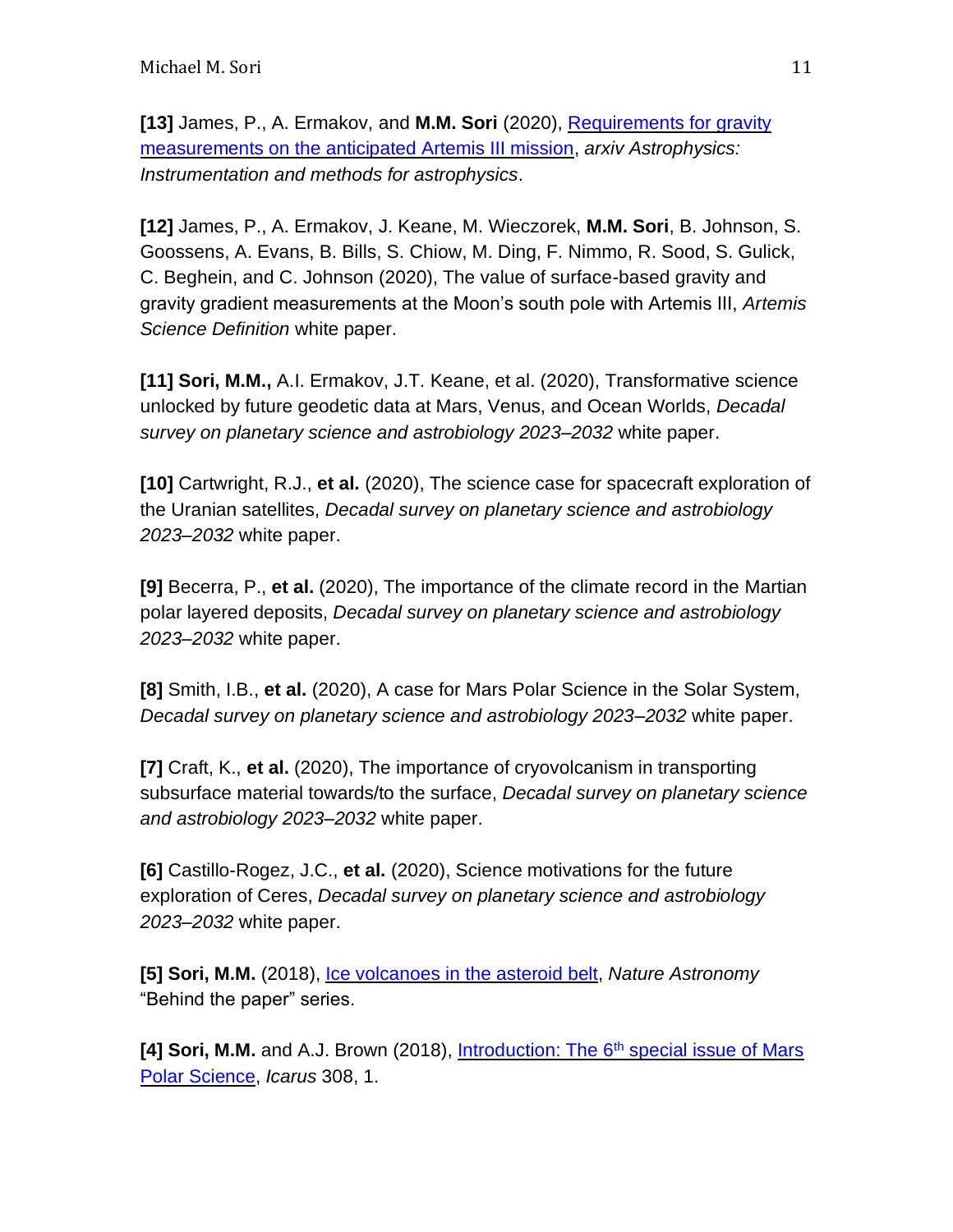[3] Sori, M.M. (2017), A Wunda-full world? Carbon dioxide ice deposits on [Umbriel and other moons of Uranus,](https://planetarygeomorphology.wordpress.com/2017/09/29/a-wunda-full-world-carbon-dioxide-ice-deposits-on-umbriel-and-other-moons-of-uranus/) International Association for Geomorphology Planetary Geomorphology Image of the Month.

**[2] Sori, M.M.** (2014), [Judging a planet by its cover: Insights into lunar crustal](https://dspace.mit.edu/handle/1721.1/95557)  [structure and martian climate history from surface features,](https://dspace.mit.edu/handle/1721.1/95557) Ph.D. thesis, MIT.

**[1] Sori, M.M.** (2008), Study and characterization of a gamma ray imaging system, Undergraduate senior thesis, Duke University.

### **CONFERENCE ABSTRACTS (first author by group member only)**

(*Superscripts of G, U, or P indicate an author that is a graduate student, undergraduate student, or postdoctoral researcher under Professor Sori's advisement)*

**[39] Sori, M.M.,** A.M. Bramson, S. Byrne, P.B. James, L. Ojha, and N.L. Wagner (2022), Gravity science constrains the presence and volume of mid-latitude ice sheets on Mars, *LPSC* 53rd, 2233.

**[38]** Lawrence, I.T.<sup>U</sup>, **M.M. Sori,** and K. Izquierdo<sup>P</sup> (2022), Topographic tests of liquid water at the south pole of Mars, *LPSC* 53rd, 2197.

**[37]** Menten, S.M.<sup>G</sup>, **M.M. Sori**, and A.M. Bramson (2022), Tests of an endogenic origin for Mordor Macula on Charon, *LPSC* 53rd, 2008.

**[36] Pamerleau, I.F.<sup>G</sup>, M.M. Sori, and J.E.C. Scully (2022), Insolation-driven** topographic evolution of Ceres, *LPSC* 53rd, 1711.

**[35] Sori, M.M.,** A.I. Ermakov, J.T. Keane, C.J. Bierson, B.G. Bills, A.M. Bramson, S. D'Amico, A.J. Evans, D.J. Hemingway, K. Izquierdo<sup>P</sup>, P.B. James, B.C. Johnson, M.A. Kahre, T. Navarro, J.G. O'Rourke, L. Ojha, H.J. Paik, R.S. Park, M. Simons, D.E. Smith, S.E. Smrekar, K.M. Soderlund, G. Steinbrügge, S.M. Tikoo, S.D. Vance, N.L. Wagner, R.C. Weber, H.A. Zebker (2022), Compelling science enabled by gravity investigations at Mars, *Low-cost science missions concepts for Mars exploration*, 5034.

**[34] Sori, M.M.,** P. Beccera, R.A. McGlasson, J. Bapst, and S. Byrne (2021), Morphology of crater ice deposits on Mars reveals Earth-like Milankovitch climate forcing, *AGU Fall Meeting*, 812204.

**[33]** Izquierdo, K.<sup>P</sup>, **M.M. Sori,** J.M. Soderblom, B.C. Johnson, and S.E. Wiggins (2021), Lunar megaregolith boundary revealed by GRAIL gravity data, *AGU Fall*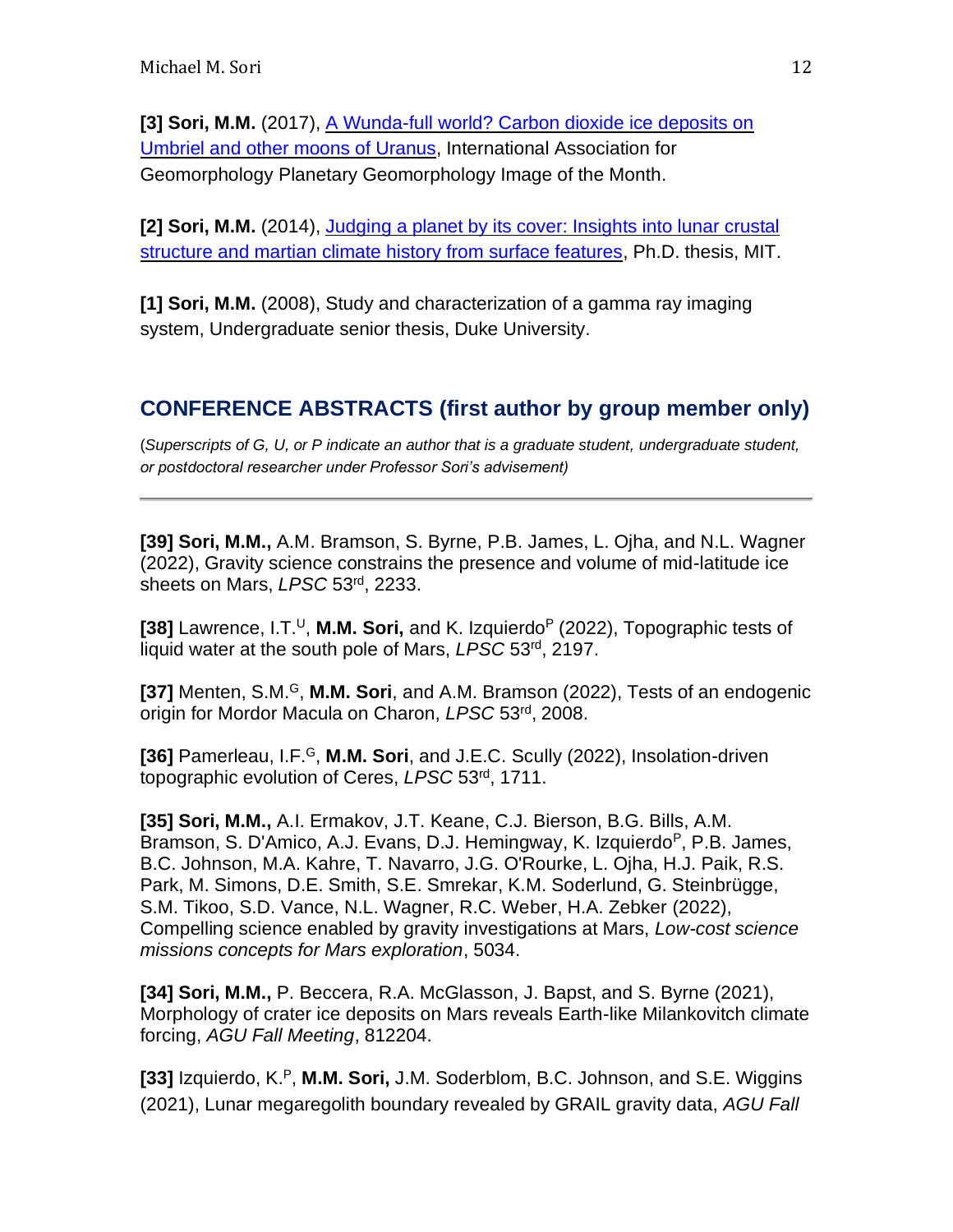*Meeting*, 819392.

**[32]** Menten, S.M.<sup>G</sup>, **M.M. Sori**, and A.M. Bramson (2021), A cryovolcanic origin for Mordor Macula on Charon, *AGU Fall Meeting*, 832192.

**[31]** Dickson, L.<sup>U</sup> and **M.M. Sori** (2021), Using crater morphology to test the origin of the gravitational anomaly beneath Ceres' Kerwan basin, *AGU Fall Meeting*, 814895.

**[30]** Izquierdo, K.<sup>P</sup>, J. Soderblom, B. Johnson, S. Wiggins, and **M.M. Sori** (2021), Lunar megaregolith structure revealed by GRAIL gravity data, *Keck Institute for Space Studies Next-Generation Planetary Geodesy workshop*.

**[29] Sori, M.M.,** A.I. Ermakov, K. Izquierdo<sup>P</sup>, and P.B. James (2021), What science could we do with gravimetry from a helicopter on Mars? *Keck Institute for Space Studies Next-Generation Planetary Geodesy workshop.*

**[28]** Menten, S.M.<sup>G</sup>, A.M. Bramson, and **M.M. Sori** (2021), Cryovolcanically sourced methane on Charon, *LPSC* 52nd, 1047.

**[27] Sori, M.M.** (2021), Does Triton's ice cap reveal its internal heat and ocean? *LPSC* 52nd, 1011.

**[26] Sori, M.M.,** M.T. Bland, S. Byrne, J.C. Castillo-Rogez, A.I. Ermakov, A.J. Evans, B.C. Johnson, R.S. Park, C.A. Raymond, and J.E.C. Scully (2020), An ice shell on Ceres, *LPSC* 51st, 1651.

**[25] Sori, M.M.,** A.M. Bramson, S. Byrne, P.B. James, and J.T. Keane (2020), Gravitational constraints on mid-latitude ice… and the need for more gravity data at Mars, 7th *International Mars Polar Science conference*, 6026.

**[24] Sori, M.M.,** J. Bapst, P. Becerra, and S. Byrne (2019), The paleoclimate record of outlier ice deposits near the Martian poles, *LPSC* 50th, 1181.

**[23] Sori, M.M.\*** and A.M. Bramson\* (2019), A story of water, ice, and fire on Mars: Conditions for generating liquid water under the south polar layered deposits, *LPSC* 50th, 1073. (\*Both authors contributed equally)

**[22] Sori, M.M.,** M.T. Bland, S. Byrne, L.C. Quick, C.A. Raymond, J. Castillo-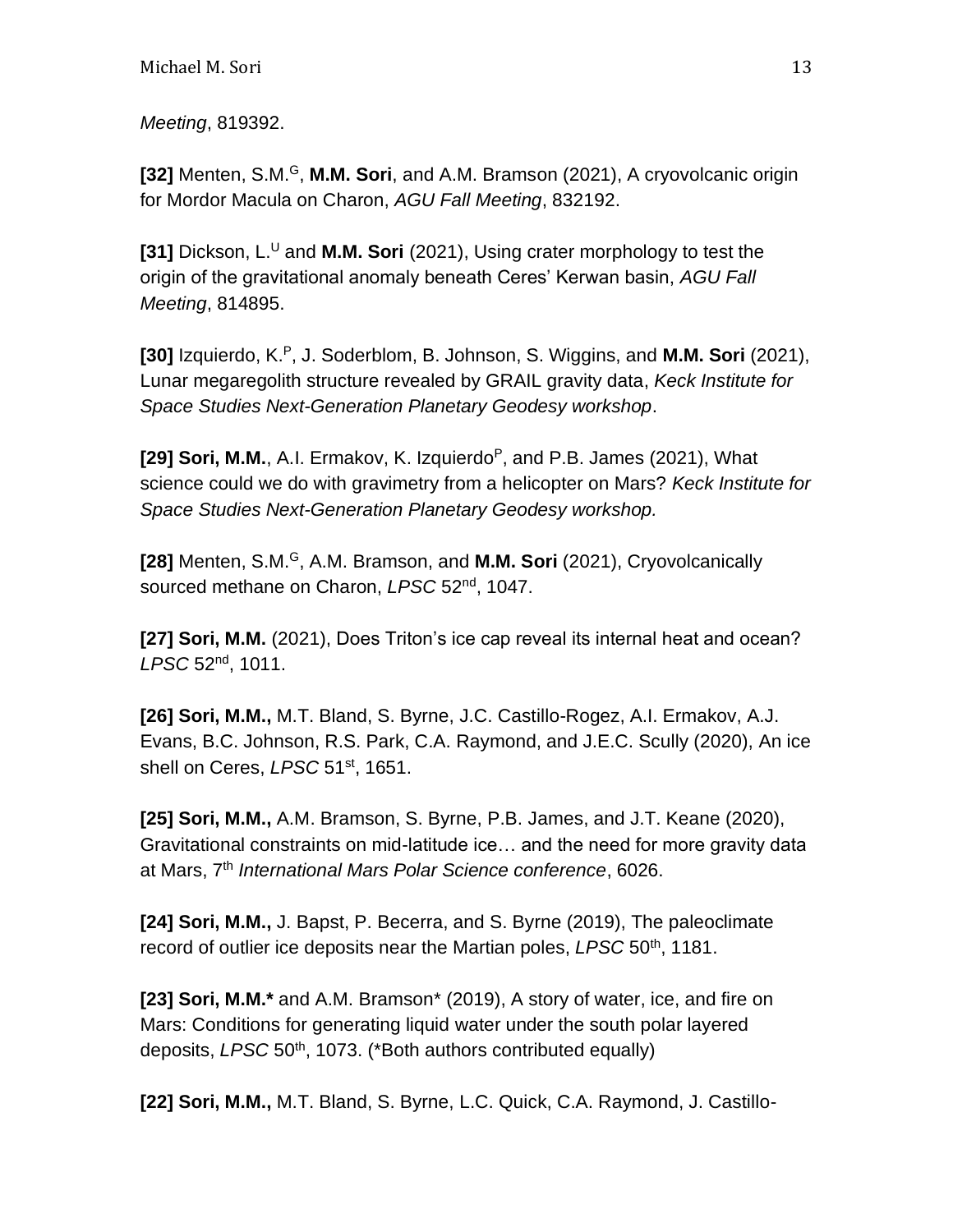Rogez, P. Schenk, J. Scully, H.G. Sizemore, and M.V. Sykes (2018), Hanging out on Ceres is stressful: overhanging cliffs reveal strong crust, *AGU Fall Meeting*, 461549.

**[21] Sori, M.M.,** H.G. Sizemore, S. Byrne, A.M. Bramson, M.T. Bland, N.T. Stein, C.T. Russell, and C.A. Raymond (2018), Cryovolcanic history of Ceres from topography, *Cryovolcanism in the Solar System Workshop*, 2007.

**[20] Sori, M.M.**, H.G. Sizemore, S. Byrne, A.M. Bramson, M.T. Bland, and C.T. Russell (2018), Ceres' cryovolcanic history, *LPSC* 49th, 1628.

**[19] Sori, M.M.** (2018), Mercury's thin crust, *LPSC* 49th , 1048.

**[18] Sori, M.M.**, J. Bapst, and S. Byrne (2017), Icy islands reveal similar volatile behavior on Pluto and Mars, *AGU Fall Meeting*, 227639.

**[17] Sori, M.M.,** S. Byrne, and A.M. Bramson (2017), Present-day flow rates of mid-latitude glaciers on Mars, *EPSC*, 2017-382.

**[16] Sori, M.M.** and C.W. Hamilton (2017), The maximum size of inflated flood lavas: implications for the origin and evolution of Athabasca Valles, Mars, *EPSC*, 2017-390.

**[15] Sori, M.M.,** S. Byrne, M.T. Bland, A.M. Bramson, A.I. Ermakov, C.W. Hamilton, K.A. Otto, O. Ruesch, and C.T. Russell (2017), The vanishing cryovolcanoes of Ceres, *LPSC* 48th, 1116.

**[14] Sori, M.M.,** M.E. Landis, J. Bapst, A.M. Bramson, S. Byrne, V. Reddy, and M.K. Shepard (2017), Ice stability on Psyche and implications for the planetary core hypothesis, *LPSC* 48th, 2550.

**[13] Sori, M.M.,** S. Byrne, C.W. Hamilton, and M.E. Landis (2016), The importance of ice flow at the north pole of Mars, 6<sup>th</sup> *International Mars Polar Science conference*, 6001.

**[12] Sori, M.M.**, C.W. Hamilton, E. Lev, and S. Scheidt (2016), Numerical modeling of lava flow behavior on Earth and Mars: A multi-layer rheological approach, *LPSC* 47th, 2909.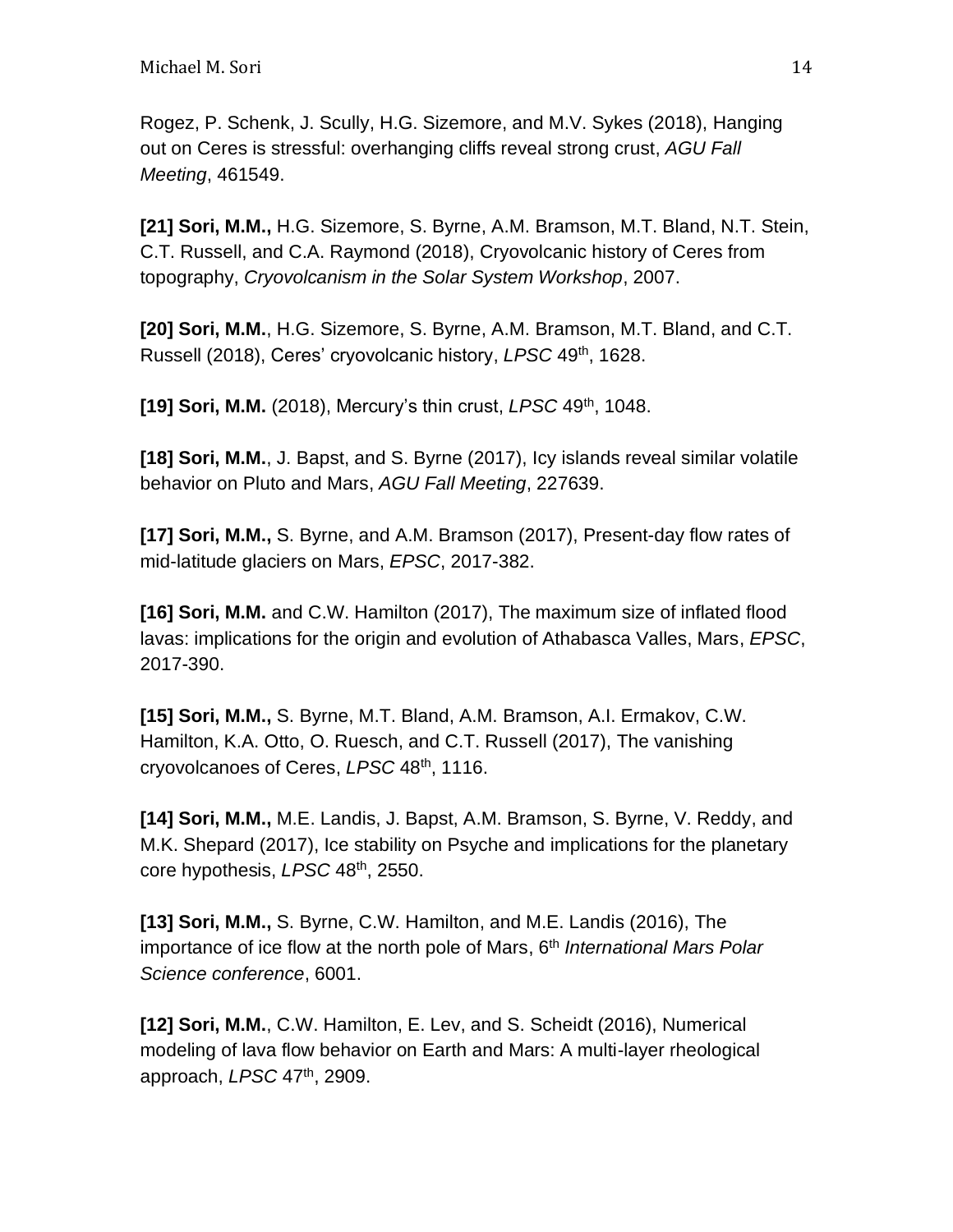**[11] Sori, M.M.**, S. Byrne, J.N. Bapst, P. Becerra, A.M. Bramson, and M.E. Landis (2016), A Wunda-full world? Testing the plausibility of carbon dioxide frost on Umbriel, *LPSC* 47th, 1053.

**[10] Sori, M.M.**, S. Byrne, C.W. Hamilton, and M.E. Landis (2015), Is viscous flow important at the Martian poles? *LPSC* 46th, 1541.

[9] Sori, M.M. and M.T. Zuber (2014), The nature of lunar isostasy, LPSC 45<sup>th</sup>, 1630.

**[8] Sori, M.M.**, E.A. Bailey, J.T. Perron, P.J. Huybers, O. Aharonson, and A. Limaye (2013), Ages and accumulation rates of the martian polar layered deposits estimated from orbital tuning, *AGU Fall Meeting*.

**[7] Sori, M.M.**, M.T. Zuber, J.W. Head, and W.S. Kiefer (2013*),* GRAIL search for cryptomaria, *LPSC* 44th, 2755.

**[6] Sori, M.M.** and M.T. Zuber (2012), Gravitational signatures of the Moon's near-surface features from GRAIL, *AGU Fall Meeting*.

**[5] Sori, M.M.** and M.T. Zuber (2012), Anomalous shallowing of lunar impact craters in the South Pole-Aitken basin from Lunar Orbiter Laser Altimeter (LOLA) observations, *LPSC* 43rd , 2707.

**[4] Sori, M.M.**, J.T. Perron, P. Huybers, and O. Aharonson (2011), Preservation of orbital signals in the Martian polar layered deposits: A statistical approach, 5<sup>th</sup> *International Mars Polar Science conference*, 6063.

**[3] Sori, M.M.** and M.T. Zuber (2011), Investigation of the relationship between subsurface structure and crater morphology of lunar impact craters from Lunar Orbiter Laser Altimeter (LOLA) observations, *LPSC* 42nd, 2694.

**[2] Sori, M.M.**, J.T. Perron, P. Huybers, and O. Aharonson (2011), Distinguishing orbital signals from stochastic variability in the martian polar layered deposits, *LPSC* 42nd, 2461.

**[1] Sori, M.M.** and M.T. Zuber (2010), Preliminary measurement of depth-todiameter ratios of lunar craters in the transition regime between complex craters and multiringed basins, *LPSC* 41st, 2202.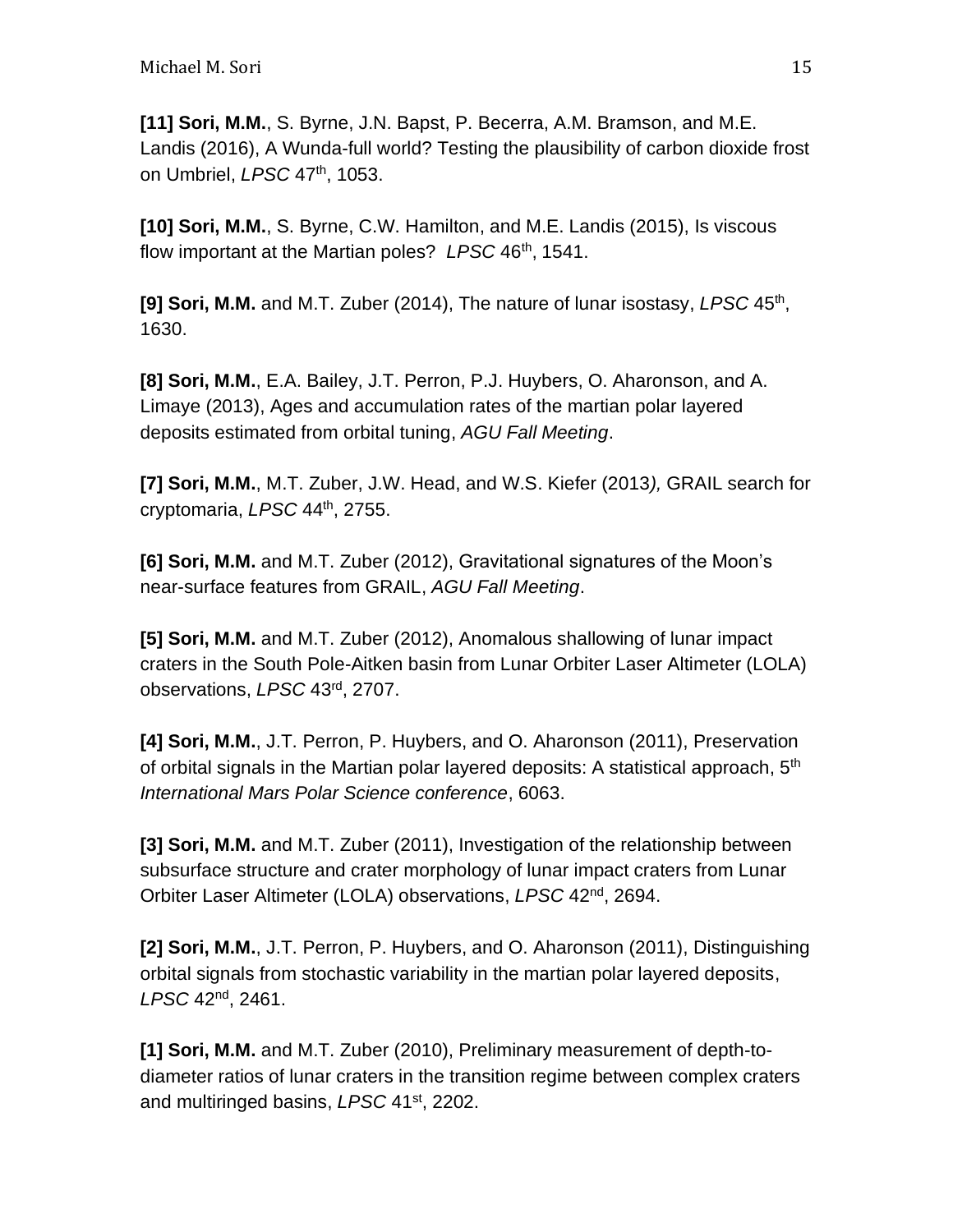### **CONFERENCE PARTICIPATION (co-authored)**

(*Superscripts of G, U, or P indicate an author that is a graduate student, undergraduate student, or postdoctoral researcher under Professor Sori's advisement)*

**[61]** Broad, K.E., B.O. Sadler, P.B. James, B.A. Robitaille, C. Büttner, D.R. Schmitt, A.M. Bramson, **M.M. Sori**, L.M. Hutton, W.J. Hinze, and B.C. Johnson (2022), An upcoming geophysical survey of the Kentland Crater formation, *LPSC*  53rd, 2819.

**[60]** Wagner, N.L., P.B. James, A.I. Ermakov, and **M.M. Sori** (2022), Quantifying lithospheric deflection caused by seasonal mass transport from the polar layered deposits on Mars, *LPSC* 53rd, 2352.

**[59]** McGlasson, R.A., **M.M. Sori**, and A.M. Bramson (2022), A significant periodicity of NPLD layers as revealed by SHARAD observations, *LPSC* 53rd , 2063.

**[58]** Keane, J.T., **M.M. Sori,** A.I. Ermakov, A. Austin, J. Bapst, A. Berne, C.J. Bierson, B.G. Bills, C. Boening, A.M. Bramson, S. D'Amico, C.A. Denton, A.J. Evans, D. Hemingway, S. Hernandez, K. Hogstrom, K. Izquierdo<sup>p</sup>, P.B. James, B.C. Johnson, M. Kahre, H.C.P. Lau, T. Navarro, M. Neveu, F. Nimmo, J.G. O'Rourke, L. Ojha, H.J. Paik, R.S. Park, P. Rosen, M. Simons, D.E. Smith, S.E. Smrekar, K.M. Soderlund, G. Steinbrügge, S.M. Tikoo, S.D. Vance, N. Wagner, R.C. Weber, H. Zebker, and M.T. Zuber (2022), Next-generation planetary geodesy: Results from the 2021 Keck Institute for Space Studies Workshops, *LPSC* 53rd, 1622.

**[57]** Cook, C.W., S. Byrne, and **M.M. Sori** (2022), Formation of the banded terrain of Hellas Planitia, Mars, *LPSC* 53rd , 1588.

**[56]** Nichols-Fleming, F., A.J. Evans, B.C. Johnson, and **M.M. Sori** (2022), Porosity evolution of Psyche and other M-type asteroids, *LPSC* 53rd, 1071.

**[55]** McGlasson, R.A., A.M. Bramson, G.A. Morgan, and **M.M. Sori** (2021),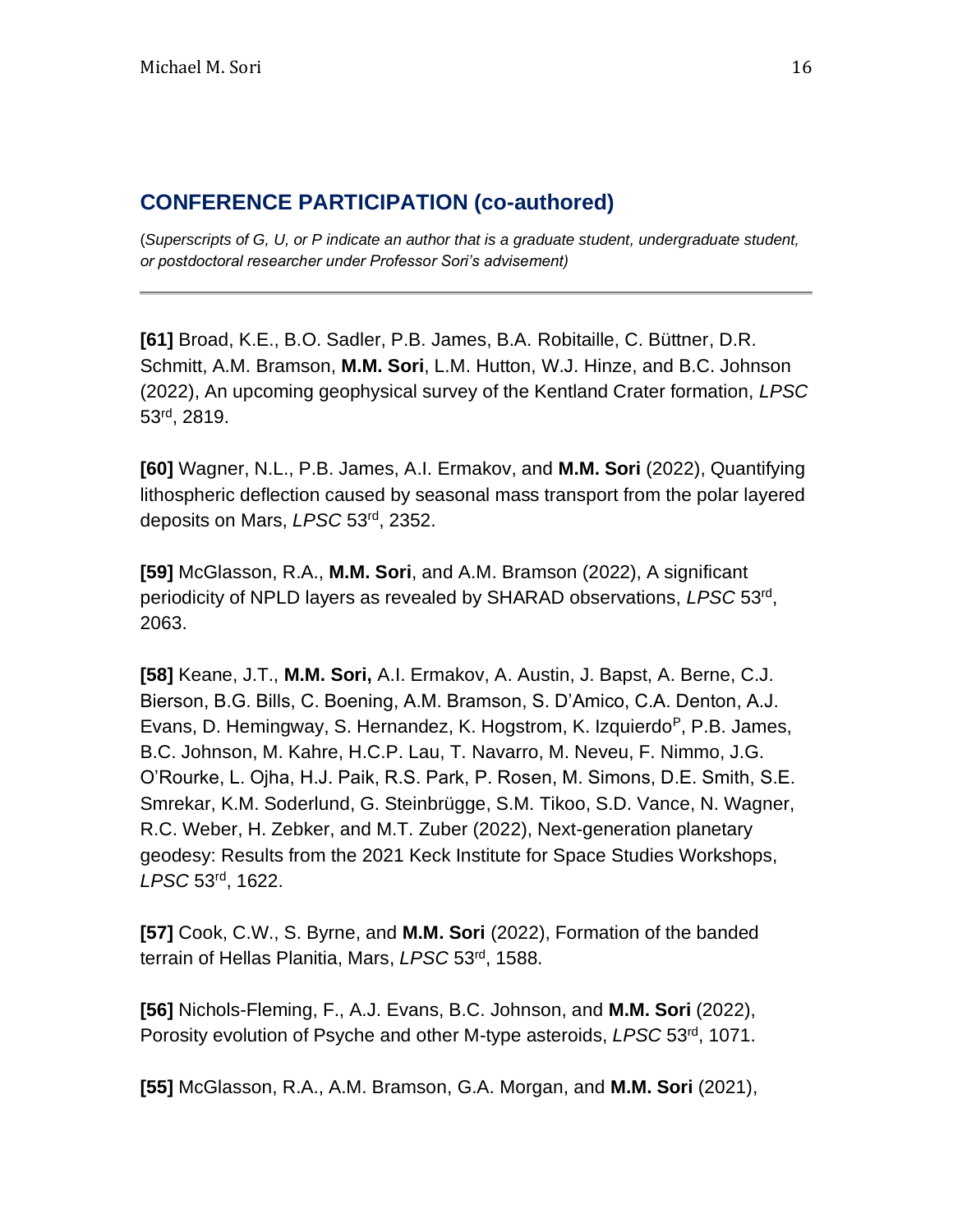Radar observations of outlier polar ice deposits on Mars, *AGU Fall Meeting*, 810046.

**[54]** Cartwright, R.J., **et al.** (2021), The moons of Uranus: Five candidate ocean worlds and a bevy of small satellites in an ice giant system, *EPSC* 2021-141.

**[53]** Bramson, A.M., L.M. Carter, G.W. Patterson, L.M. Jozwiak, G.A. Morgan, **M.M. Sori**, C.A. Nypaver, J.T.S. Cahill (2021), The lunar Schiller-Schickard mare and cryptomare as seen by Arecibo and Mini-RF radar, *LPSC* 52nd, 2275.

**[52]** Cartwright, R.J., T.A. Nordheim, W.M. Grundy, D. Decolibus, **M.M. Sori**, C.B. Beddingfield, E.J. Leonard, C.M. Elder, C.J. Cochrane, L. Regoli, D.H. Atkinson, B.J. Holler, D.P. Cruikshank, and J.P. Emery (2021), Distribution of CO<sup>2</sup> ice on Ariel consistent with season migration, *LPSC* 52nd, 1298.

**[51]** Cook, C.W., S. Byrne, and **M.M. Sori** (2021), Deformation of the banded terrain of Hellas Planitia, Mars, *LPSC* 52nd, 1624.

**[50]** Elder, C.M., T.A. Nordheim, D.A. Patthoff, E. Leonard, R.J. Cartwright, C. Cochrane, C. Paranicas, M. Tiscareno, A. Masters, D. Hemingway, **M.M. Sori**, H. Cao, R.T. Pappalardo, B.J. Buratti, I. De Pater, W.M. Grundy, M. Showalter, W. Kurth, I. Jun, J.I. Moses, K.L. Aplin, and J. Casani (2021), Uranus magnetosphere and moons investigator (UMaMI), *LPSC* 52nd, 2289.

**[49]** McGlasson, R.A., A.M. Bramson, G.A. Morgan, and **M.M. Sori** (2021), Subsurface radar observations of outlier polar ice deposits on Mars, *LPSC* 52nd , 1649.

**[48]** Miller, K.E., J.C. Castillo-Rogez, J.R. Brophy, M. Bland, D. Buczkowski, R. Grimm, A. Hendrix, T. Prettyman, L. Quick. C. Raymond, J. Scully, **M.M. Sori**, T. Titus, Y. Sekine, D. Williams, H. Yano, and M. Zolensky (2020), Ceres Planetary Mission Concept Study: Exploration of Ceres' habitability, *AAS-DPS Meeting* 52nd .

**[47]** Raymond, C.A., J.C. Castillo, A. Ermakov, R.R. Fu, R.S. Park, O. Ruesch, **M.M. Sori**, and L.C. Quick (2020), Brines on Ceres: Origins and transport processes, *AGU Fall Meeting*.

**[46]** Egea-González, I., P.C. Lois, A. Jiménez-Díaz, **M.M. Sori**, A.M. Bramson,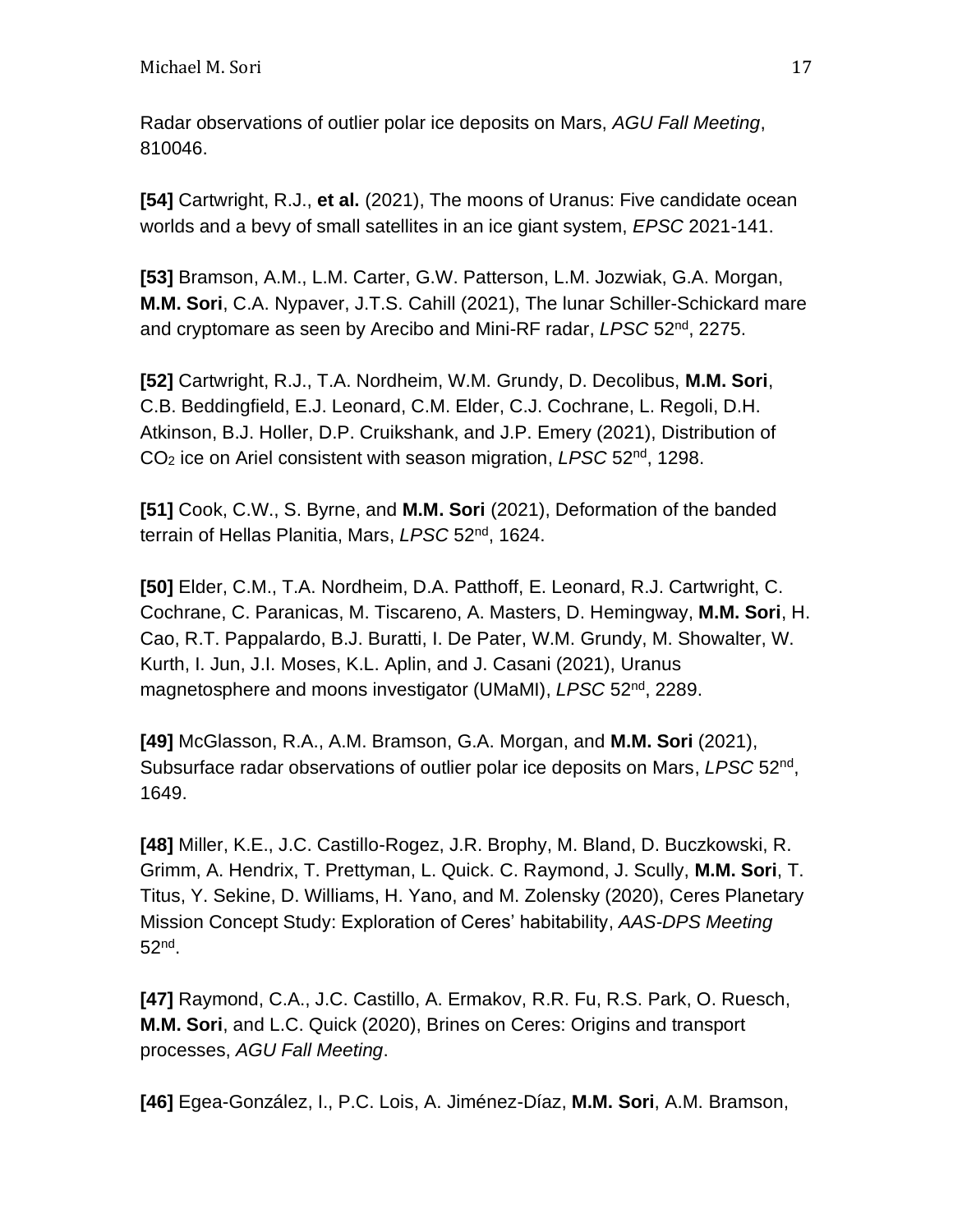and J. Ruiz (2020), The stability of liquid-water below the south polar cap of Mars, *EPSC* 2020-841.

**[45]** Cook, C.W., S. Byrne, and **M.M. Sori** (2020), Deformation of the banded terrain of Hellas Planitia, Mars, *LPSC* 51st, 1540.

**[44]** Elder, C.M., T.A. Nordheim, D.A. Patthoff, E. Leonard, R.J. Cartwright, C. Cochrane, C. Paranicas, M. Tiscareno, A. Masters, D. Hemingway, **M.M. Sori**, H. Cao, R.T. Pappalardo, B.J. Buratti, I. De Pater, W.M. Grundy, M. Showalter, W. Kurth, I. Jun, J.I. Moses, K.L. Aplin, and J. Casani (2020), Uranus magnetosphere and moons investigator (UMaMI), *LPSC* 51st, 2277.

**[43]** Castillo-Rogez, J.C., M.T. Bland, D.L. Buczkowski, A.R. Hendrix, K.E. Miller, T.H. Prettyman, L.C. Quick, J.E.C. Scully, Y. Sekine, **M.M. Sori**, T. Titus, D.A. Williams, H. Yano, M. Zolensky, C.A. Raymond, J. Brophy, W. Frazier, G. Lantoine, B.G. Lee, and M.S. Kelley (2020), NASA planetary mission concept study: Assessing dwarf planet Ceres' past and present habitability potential, *LPSC* 51st, 1790.

**[42]** Scully, J.E.C., S.R. Baker, J.C. Castillo-Rogez, D.L. Buczkowski, D.A. Williams, and **M.M. Sori** (2020), Potential landing sites for a future Ceres lander, *LPSC* 51st, 1617.

**[41]** Castillo-Rogez, J.C., M. Melwani Daswani, **M.M. Sori**, N.T. Stein, B.L. Ehlmann, A.I. Ermakov, and C.A. Raymond (2020), Rock thermal metamorphism as a late source of fluids and heat to the hydrospheres of volatile-rich bodies, *LPSC* 51st, 2987.

**[40]** Wilner, J.A., A.J. Evans, R.E. Milliken, and **M.M. Sori** (2020), Spectroscopy of domes on Ceres and implications for emplacement, *LPSC* 51st, 2798.

**[39]** Bramson, A.M., L.M. Carter, G.W. Patterson, L.M. Jozwiak, G.A. Morgan, **M.M. Sori**, C.A. Nypaver, and J.T.S. Cahill (2020), Heterogeneities in composition and burial depth of the lunar Schiller-Schickard cryptomare, *LPSC*  51st, 1353.

**[38]** Becerra, P., D. Nunes, I. Smith, M.M. Sori, and N. Thomas (2020), Two views of the Martian north polar layered deposits: Toward a correlation of radar and visible stratigraphic records*,* 7 th *International Mars Polar Science*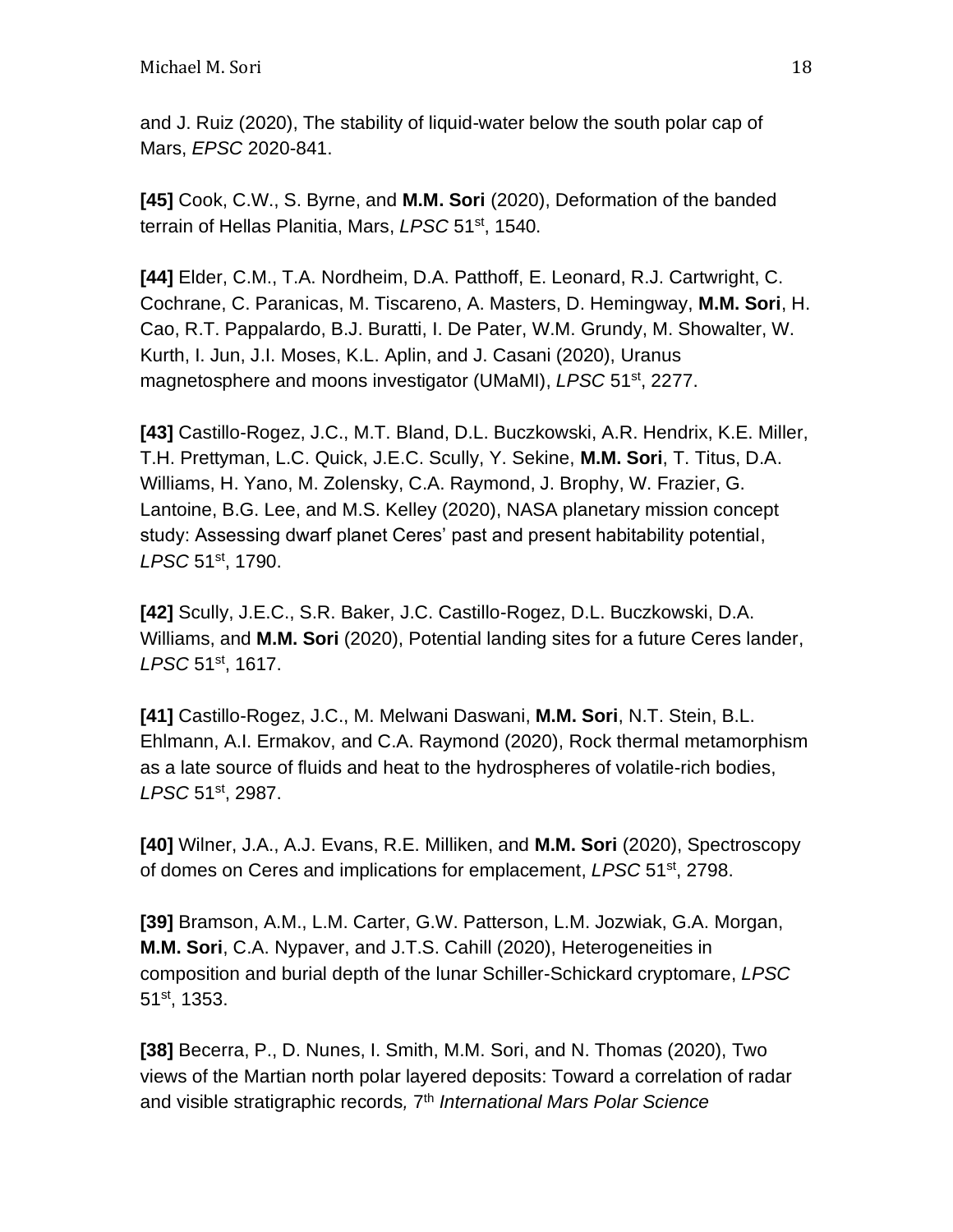### *Conference*.

**[37]** Scully, J.E.C., P.M. Schenk, J.C. Castillo-Rogez, D.L. Buczkowski, D.A. Williams, J.H. Pasckert, K.D. Duarte, V.N. Romero, L.C. Quick**, M.M. Sori**, M. Landis, C.A. Raymond, A. Neesemann, B.E. Schmidt, H.G. Sizemore, and C.T. Russell (2019), Revealing the varied sources of faculae-forming brines in Occator crater via surface and sub-surface analyses, *AGU Fall Meeting*.

**[36]** Scully, J.E.C., P.M. Schenk, D.L. Buczkowski, D.A. Williams, J.H. Pasckert, K.D. Duarte, V.N. Romero, J.C. Castillo-Rogez, **M.M. Sori**, M. Landis, L.C. Quick, H.G. Sizemore, A. Neesemann, B.E. Schmidt, C.A. Raymond, and C.T. Russell (2019), Surficial evidence for the varied sources of faculae-forming brines in Occator crater, *GSA annual meeting*, 339505.

**[34]** Becerra, P., D. Nunes, I. Smith, **M.M. Sori**, Y. Brouet, and N. Thomas (2019), Correlating radar and visible stratigraphic records in the martian north polar layered deposits, *EPSC-*DPS, 2019-1705.

**[34]** Bramson, A.M., L.M. Carter, G.W. Patterson, and **M.M. Sori** (2019), Radar response of lunar cryptomaria and pyroclastic deposits in Mini-RF data, *LPSC* 50th, 2673.

**[33]** Johnson, B.C., **M.M. Sori**, and A.J. Evans (2019), Ferrovolcanism, Pallasites, and Psyche, LPSC 50<sup>th</sup>, 1625.

**[32]** Becerra, P., **M.M. Sori**, N. Thomas, S. Tulyakov, S.S. Sutton, A. Pommerol, G. Cremonese, the HiRISE Team, and the CaSSIS Team (2019), Climate record signals in the south polar cap of Mars from HiRISE and CaSSIS stereo imaging, *LPSC* 50th, 1283.

**[31]** Bland, M.T., D.L. Buczkowski, H.G. Sizemore, A.I. Ermakov, S.D. King, **M.M. Sori**, C.A. Raymond, J.C. Castillo-Rogez, and C.T. Russell (2019), A salttectonics analogy for understanding Ceres' surface morphology, LPSC 50<sup>th</sup>.

**[30]** Scully, J.E.C., P.M. Schenk, D.A. Williams, D.L. Buczkowski, J.H. Pasckert, K.D. Duarte, V.N. Romero, **M.M. Sori**, M. Landis, L.C. Quick, B.E. Schmidt, C.A. Raymond, J.C. Castillo-Rogez, and C.T. Russell (2019), The evolution of Occator crater and its faculae revealed by highest resolution observations of Ceres, *LPSC* 50th .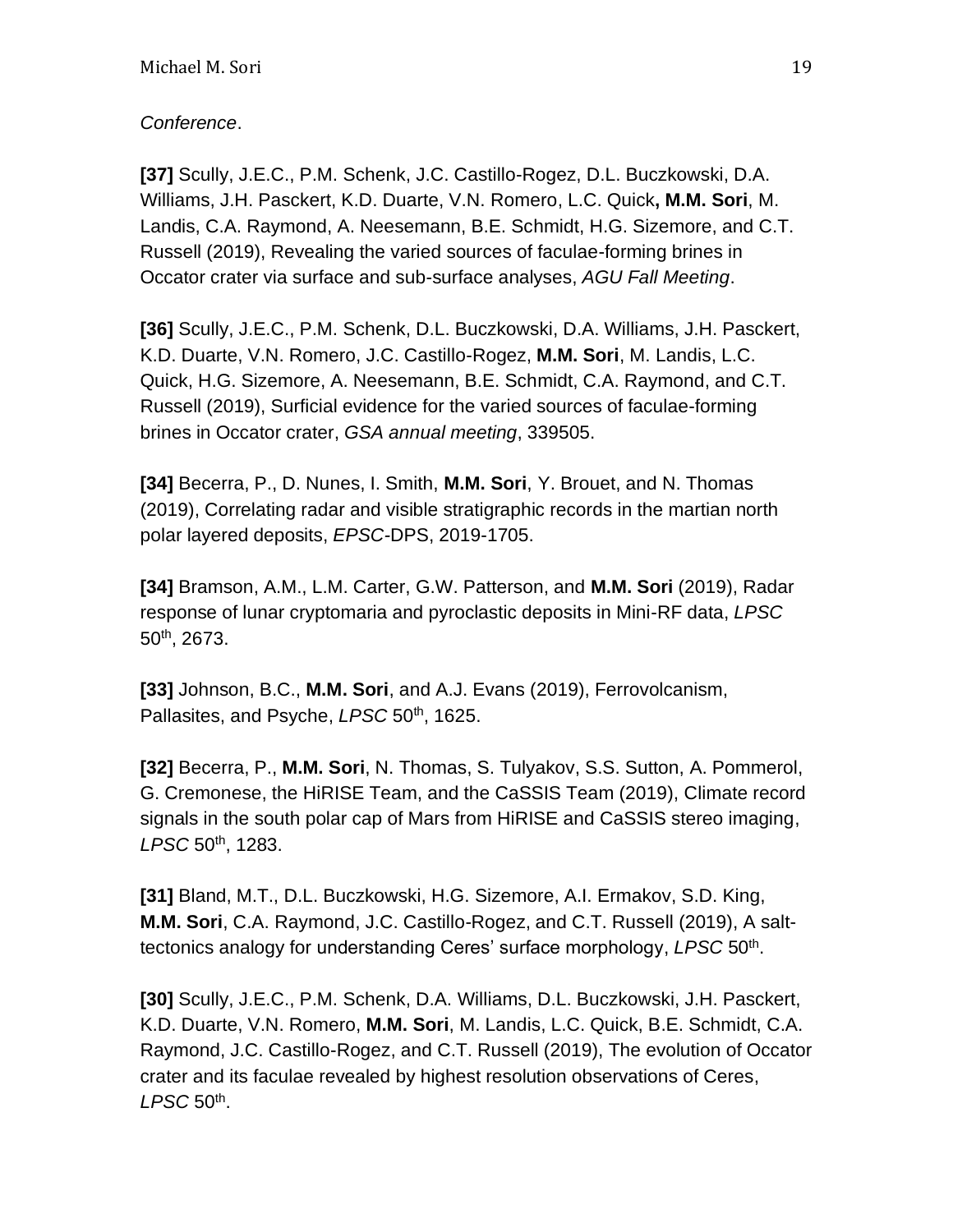**[29]** Scully, J.E.C., D.A. Williams, D. Buczkowski, P. Schenk, B.E. Schmidt, H. Sizemore, M.E. Landis, **M.M. Sori**, J.H. Pasckert, A. Neesemann, D.P. O'Brien, J.C. Castillo-Rogez, C.A. Raymond, C.T. Russell, R. Jaumann, K. Stephan, and M.V. Sykes (2018), Ready for their close-up: Insights about Occator's bright faculae derived from new, highest resolution observations of Ceres, *AGU Fall Meeting*.

**[28]** Becerra, P., **M.M. Sori**, N. Thomas, A. Pommerol, M. Almeida, S. Tulyakov, A. Ivanon, E. Simioni, G. Cremonese, and the CaSSIS Team (2018), Stereotopographic mapping of the stratigraphy of Mars' south polar layered deposits, *EPSC*, 2018-225.

**[27]** Becerra, P., D. Nunes, I. Smith, **M.M. Sori**, Y. Brouet, and N. Thomas (2018), The radar and visible stratigraphic records of Mars' north polar layered deposits, *EPSC*, 2018-1171.

**[26]** Becerra, P., **M.M. Sori**, N. Thomas (2018), The exposed stratigraphy of the martian south polar layered deposits, LPSC 49<sup>th</sup>, 2445.

**[25]** Hamilton, C.W., P.J. Mouginis-Mark, **M.M. Sori**, S.P. Scheidt, and A.M. Bramson (2018), Evidence of lava flow inflation near Hard Vallis, Mars, *LPSC* 49th 2313.

**[24]** Becerra, P., D. Nunes, I. Smith, **M.M. Sori**, Y. Brouet, N. Thomas (2018), Correlation of the visible and radar stratigraphic records of Mars' NPLD, *LPSC* 49th, 1888.

**[23]** Bland, M.T., H.G. Sizemore, D.L. Buczkowski, **M.M. Sori**, C.A. Raymond, S.D. King, and C.T. Russell (2018), Why is Ceres lumpy? Surface deformation induced by solid-state subsurface flow, LPSC 49<sup>th</sup>, 1627.

**[22]** Sizemore, H.G., H.T. Chilton, K.H.G. Hughson, **M.M. Sori**, D.L. Buczkowski, M.T. Bland, L.C. Quick, J.E.C. Scully, B.E. Schmidt, K. Durarte, T. Platz, D.C. Berman, D.A. Crown, S.C. Mest, K.A. Otto, S. Marchi, A. Nass, G. Thangjam, A. Nathues, C. Ahrens, N. Schorghofer, M.E. Landis, T.H. Prettyman, M.C. De Sanctis, C.A. Raymond, and C.T. Russell (2018), A global inventory of icerelated morphological features on dwarf planet Ceres, *LPSC* 49th, 1624.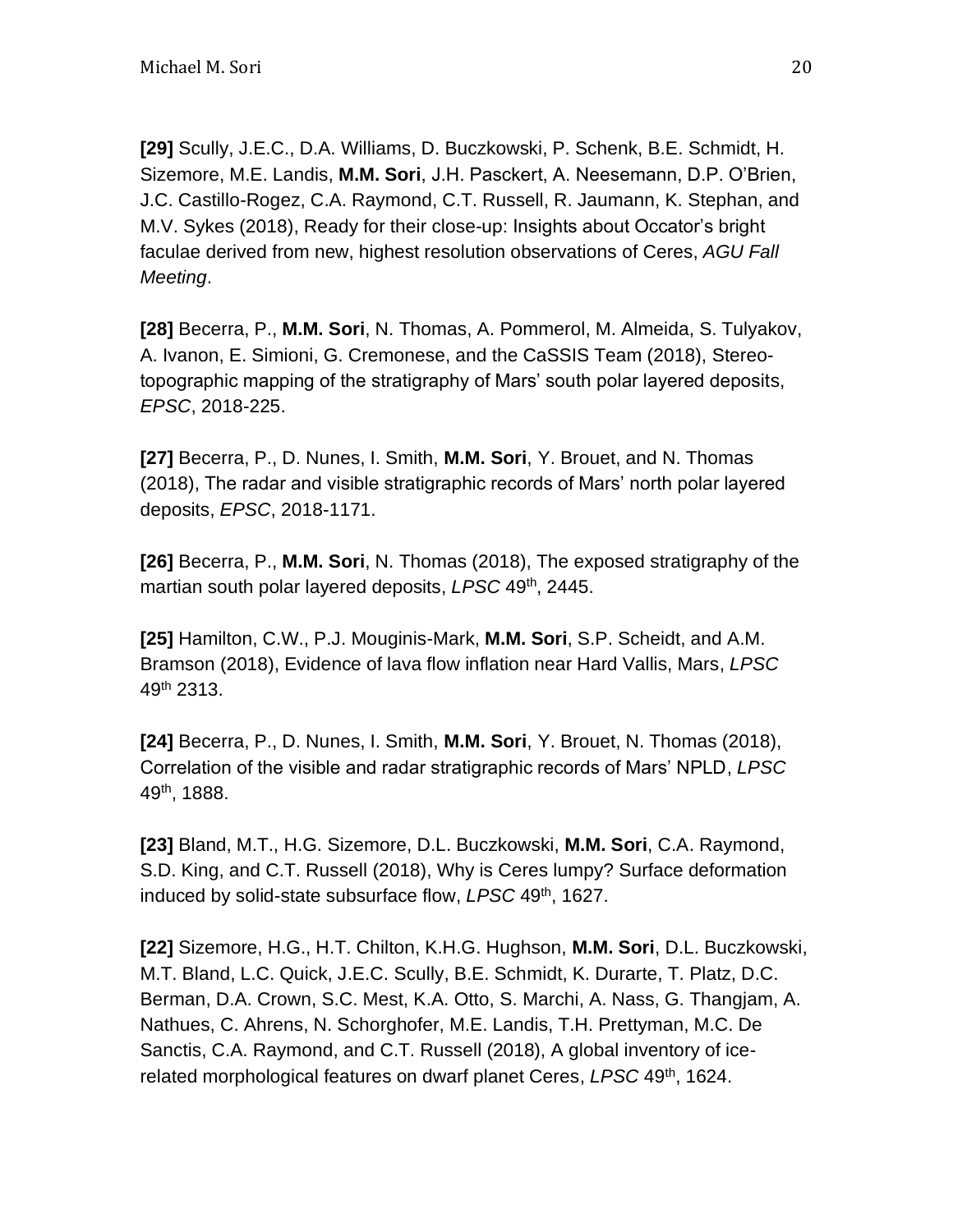**[21]** Johnson, B.C., C.S. Campbell, and **M.M. Sori** (2018), Fall height and volume control landslide mobility throughout the solar system, *LPSC* 49th, 1555.

**[20]** Sizemore, H.G., T.H. Prettyman, M.C. De Sanctis, B.E. Schmidt, K. Hughson, H. Chilton, J.C. Castillo-Rogez, T. Platz, N. Schorghofer, M.T. Bland, **M.M. Sori**, D. Buczkowski, S. Byrne, M.E. Landis, R.R. Fu, A.I. Ermakov, C.A. Raymond, and S.J. Schwartz (2017), Ceres' global cryosphere, *AGU Fall Meeting* (invited).

**[19]** Becerra, P., I. Smith, D. Nunes, **M.M. Sori**, Y. Brouet, N. Thomas, and L. Guallini (2017), Correlation of radar and visible data of Mars' north polar layered deposits, *EPSC*, 2017-660.

**[18]** Byrne, S., **M.M. Sori**, P. Russell, A. Pathare, P. Becerra, J. Molaro, S. Sutton, M.T. Mellon, and the HiRISE Team (2017), Mars polar cliffs: Stressed out and falling apart, *EPSC*, 2017-333.

**[17]** Dundas, C.M., L. Keszthelyi, C.W. Hamilton, L.E. Bonnefoy, S.P. Scheidt, E. Lev, M.E. Rumpf, T. Thordarson, Á Höskuldsson, I. Jónsdóttir, A.L. Keske, and **M.M. Sori** (2017), The hydrothermal system of the 2014–2015 lava flows at Holuhraun, Iceland: An analog for martian lava-water interactions, LPSC 48<sup>th</sup>, 2470.

**[16]** Schaefer, E.I., C.W. Hamilton, C.D. Neish, **M.M. Sori**, A.M. Bramson, S.P. Beard, S.I. Peters, T.A. Miller, and E.L. Rader (2017), Seeing pāhoehoe from orbit (without squinting), *LPSC* 48th, 2343.

**[15]** Becerra, P., **M.M. Sori**, and S. Byrne (2017), Signals of astronomical climate forcing in the exposure topography of the north polar layered deposits of Mars, *LPSC* 48th, 1638.

**[14]** Ermakov, A.I., R.S. Park, M.T. Zuber, D.E. Smith, R.R. Fu, **M.M. Sori**, C.A. Raymond, and C.T. Russell (2017), Regional analysis of Ceres' gravity anomalies, *LPSC* 48th, 1374.

**[13]** Schaefer, E.I., C. Hamilton, C. Neish, S.P. Beard, A.M. Bramson, **M.M. Sori**, E.L. Rader (2016), Decoding the margins: What can the fractal geometry of basaltic flow margins tell us? *AGU Fall Meeting*.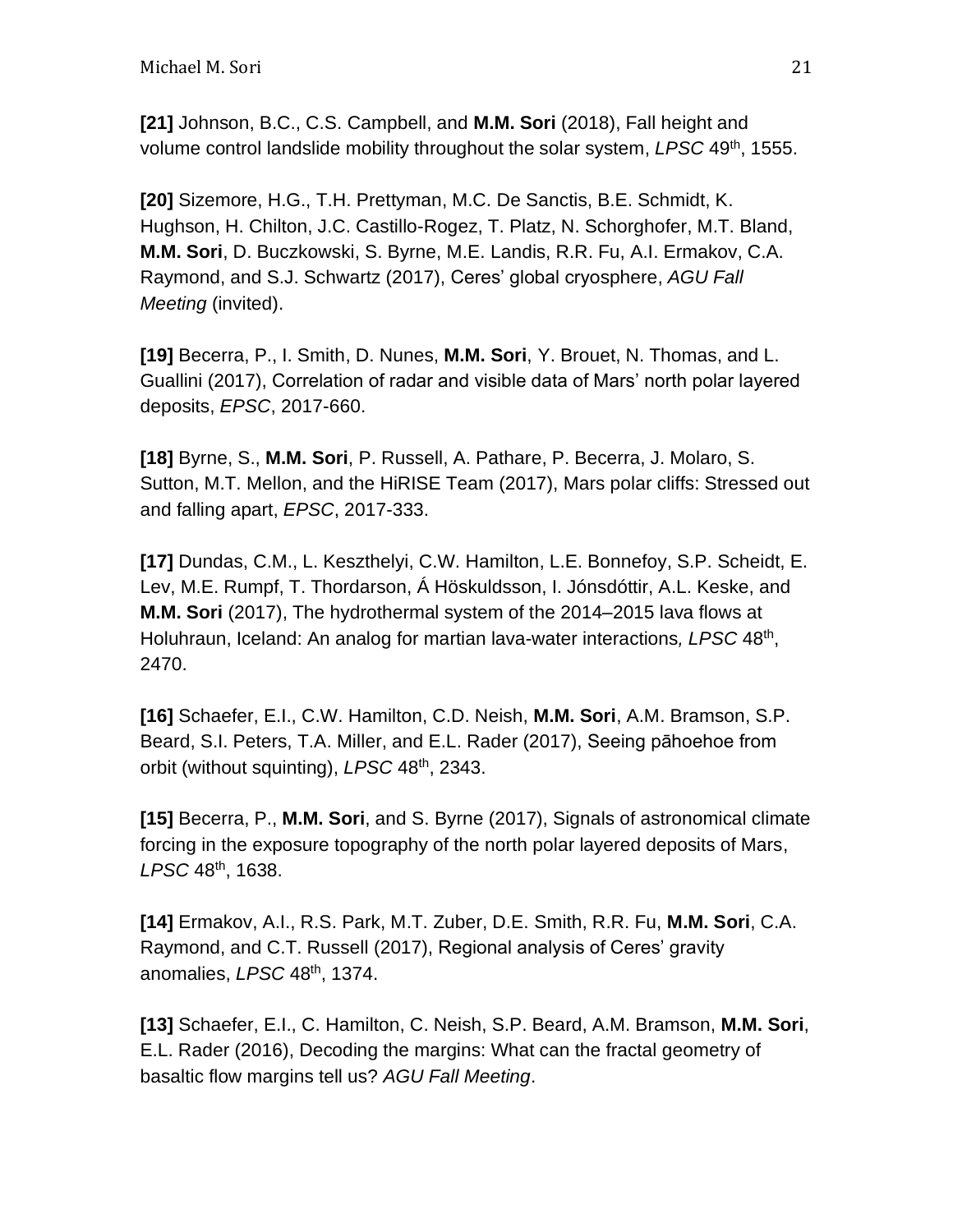**[12]** Becerra, P., S. Byrne, and **M.M. Sori** (2016), Searching for a climate signal in Mars' north polar deposits, 6<sup>th</sup> International Mars Polar Science conference.

**[11]** Byrne, S., **M.M. Sori**, P. Russell, A. Pathare, P. Becerra, J. Molaro, S. Sutton, M.T. Mellon, and the HiRISE Team (2016), Why ice cliffs are stressed out and falling to pieces, 6<sup>th</sup> International Mars Polar Science conference.

**[10]** Becerra, P., S. Byrne, and **M.M. Sori** (2016), Searching for a climate signal in Mars' north polar deposits, LPSC 47<sup>th</sup>, 1732.

**[9]** Becerra, P., S. Byrne, **M.M. Sori**, S. Sutton, K.E. Herkenhoff, and the HiRISE Team (2016), Stratigraphy of the north polar layered deposits of Mars from highresolution topography, *LPSC* 47th, 1325.

**[8]** Schaefer, E.I., C.D. Neish, **M.M. Sori**, C.W. Hamilton (2016), Mandelbrot's inferno: Exploring the fractality of lava flow margins in Iceland and Hawaii, *LPSC* 47th, 2831.

**[7]** Soderblom, J.M., A.J. Evans, B.C. Johnson, H.J. Melosh, K. Miljković, R.J. Phillips, J.C. Andrews-Hanna, C. Milbury, G.A. Neumann, F. Nimmo, D.E. Smith, S.C. Solomon, **M.M. Sori**, M.A. Wieczorek, and M.T. Zuber (2015), Probing the structure and porosity of the lunar highlands crust, *EGU General Assembly*.

**[6]** P. Becerra, S. Byrne, S. Sutton, J.D. Pelletier, **M.M. Sori**, K.E. Herkenhoff, and the HiRISE Team (2015), Martian polar stratigraphy from HiRISE stereo topography, *LPSC* 46th, 1729.

**[5]** Soderblom, J.M., A.J. Evans, R.J. Phillips, J.C. Andrews-Hanna, H.J. Melosh, C. Milbury, K. Miljković, G.A. Neumann, F. Nimmo, D.E. Smith, S.C. Solomon, **M.M. Sori**, M.A. Wieczorek, and M.T. Zuber (2014), Constraints on impactinduced fracturing and brecciation of the lunar crust from GRAIL, LPSC 45<sup>th</sup>, 2213.

**[4]** Kring, D.A., J. Balcerski, D.M. Blair, M. Chojnacki, P.H. Donohue, S.A. Drummon, J.M. Garber, M. Hopkins, M.S. Huber, S.J. Jaret, A. Losiak, A. Maier, J. Mitchell, L. Ong, L.R. Ostrach, K.M. O'Sullivan, R.W.K. Potter, S. Robbins, B. Shankar, E.K. Shea, K.N. Singer, **M.M. Sori**, S. Sturm, M. Willmes, M. Zanetti, and A. Wittmann (2011), Asymmetrical distribution of impact ejected lithologies at Barringer Meteorite Crater (aka Meteor Crater), *LPSC* 42nd, 1746.